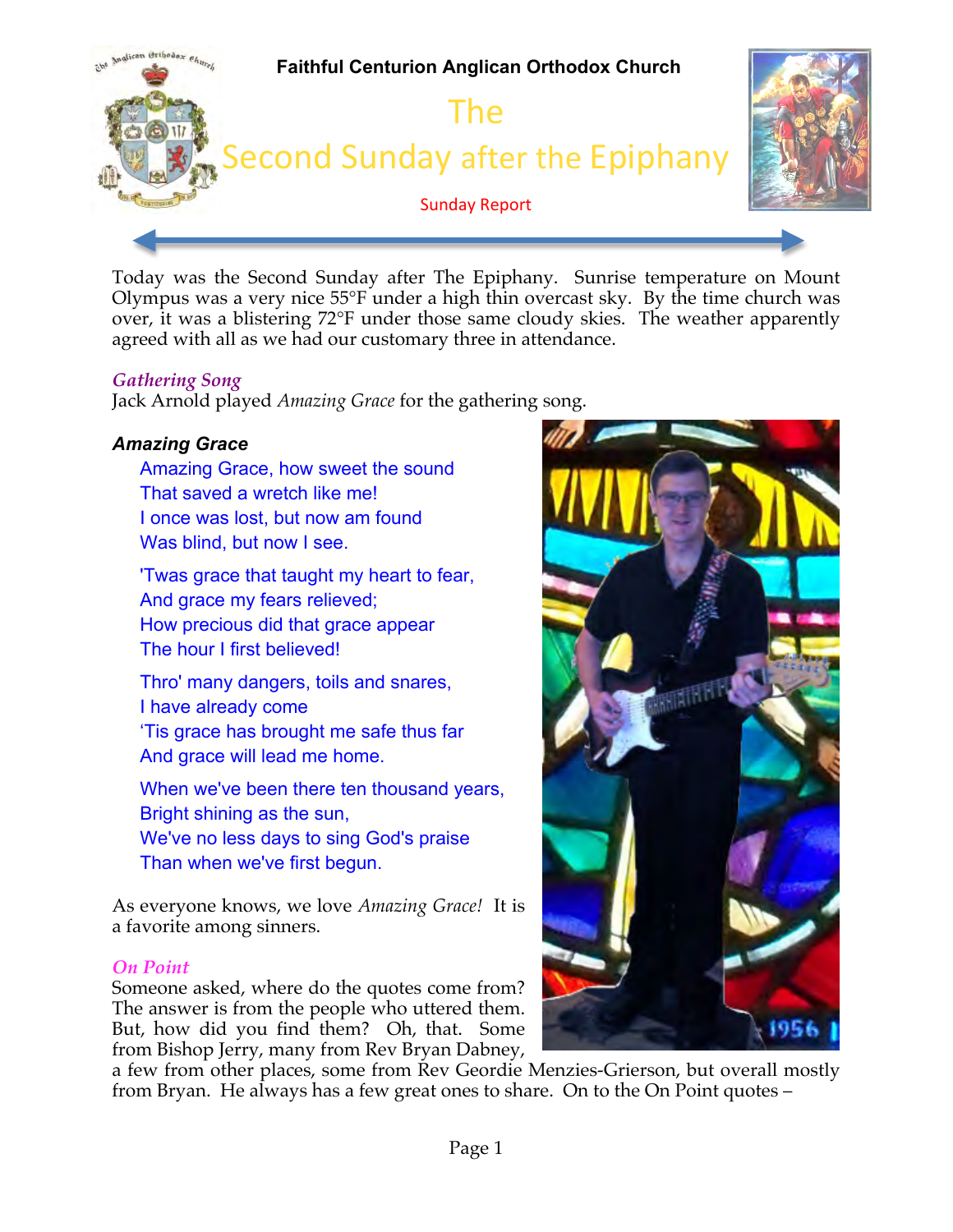TO MARY WILLIS SHELBURNE: On how to rehearse for death and how to diminish fear.

17 June 1963

Pain is terrible, but surely you need not have fear as well? Can you not see death as the friend and deliverer? It means stripping off that body which is tormenting you: like taking off a hair- shirt or getting out of a dungeon. What is there to be afraid of? You have long attempted (and none of us does more) a Christian life. Your sins are confessed and absolved. Has this world been so kind to you that you should leave it with regret? There are better things ahead than any we leave behind.

Remember, though we struggle against things because we are afraid of them, it is often the other way round—we get afraid be- cause we struggle. Are you struggling, resisting? Don't you think Our Lord says to you 'Peace, child, peace. Relax. Let go. Underneath are the everlasting arms. Let go, I will catch you. Do you trust me so little?'

Of course, this may not be the end. Then make it a good rehearsal.

Yours (and like you a tired traveler near the journey's end)

*Jack* The Collected Letters of C.S. Lewis, Volume III

I think we have more machinery of government than is necessary, too many parasites living on the labor of the industrious.

*Then retired President Thomas Jefferson* letter to William Ludlow, 1824

If the president alone was vested with the power of appointing all officers, and was left to select a council for himself, he would be liable to be deceived by flatterers and pretenders to patriotism."

*Roger Sherman* to John Adams, 1789

Have we not all one father? hath not one God created us?...

*Malachi 2:10*

I am the good shepherd: the good shepherd giveth his life for the sheep.

*St. John 10:11*

No man would refuse to enter a lifeboat because he did not know the specific gravity of bodies; neither would a starving man decline to eat till he understood the whole process of nutrition. If you... will not believe till you can understand all mysteries, you will never be saved at all; and if you allow self- invented difficulties to keep you from accepting pardon through your Lord and Saviour, you will perish in a condemnation which will be richly deserved.

> *Charles H. Spurgeon* 19<sup>th</sup> century English Baptist theologian and author (All of Grace, p. 59)

Welfare not only correlates with social failures, it causes them. And it doesn't just cause them in our own country. Third World activists complain that Western aid destroys local capabilities and cripples domestic economies while promoting a culture of corruption and violence. The best evidence of that may be in the world's biggest welfare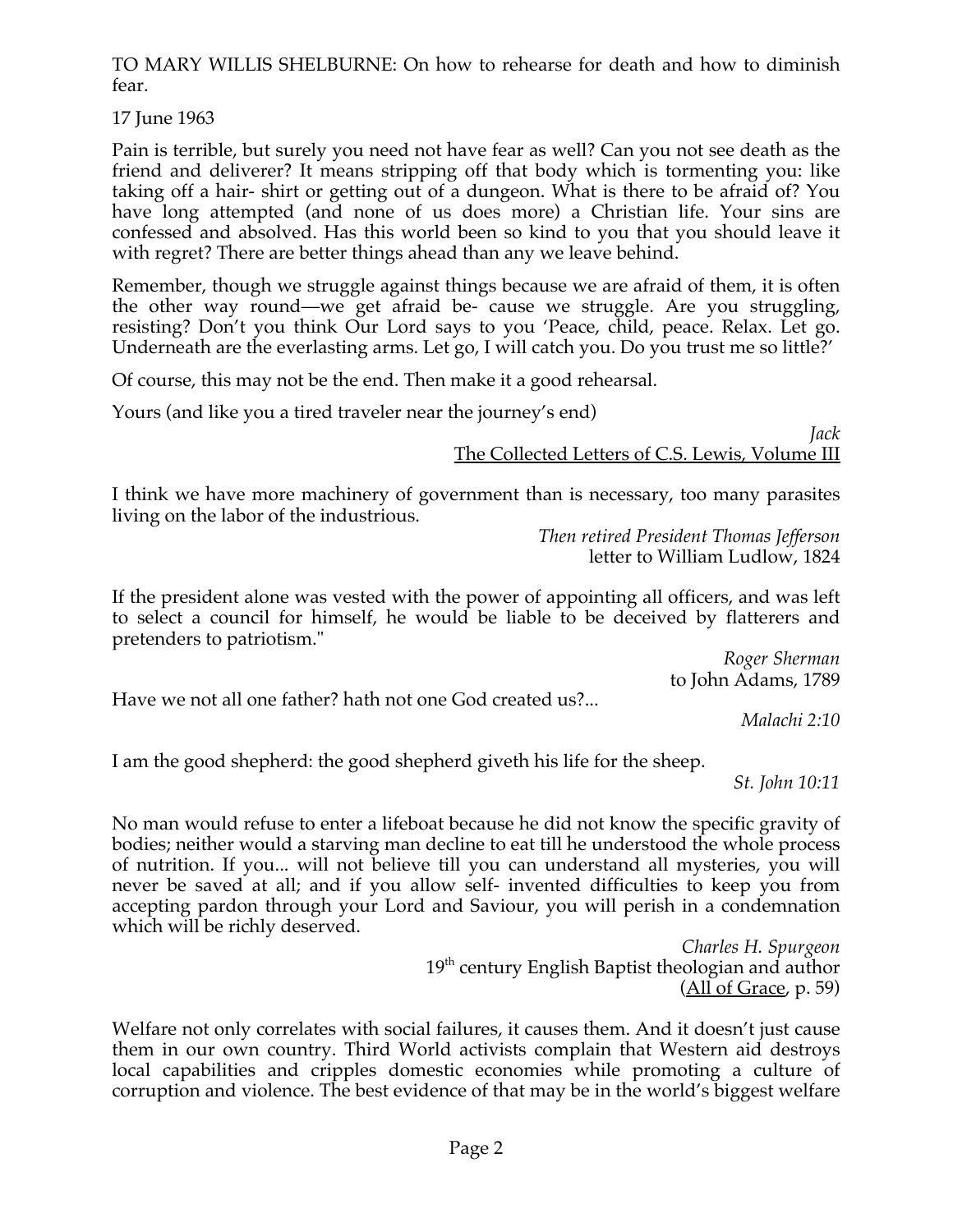state in the Palestinian Authority where the locals know how to do little except make demands and threaten to kill everyone if they don't get what they want... Institutional determinism promotes learned helplessness. It teaches people that their failures can only be remedied by blaming someone else. And that can never lead to success. Without individual responsibility, all that's left are institutional subsidies for failure and there are only so many companies that can be bailed out and only so many individuals who can live off the welfare state without the entire economy collapsing past the point where it can subsidize them.

*Daniel Greenfield* 21<sup>st</sup> century American commentator (Why People Fail, 1-13-14)

Leave no room for the Devil. Be too busy for him. Have no time and no place for him. Vacant places invite him. The Devil loves a vacuum. A very busy person himself, he does his biggest business with those who have no business.

*EM Bounds*  $19<sup>th</sup>$  and  $20<sup>th</sup>$  century American pastor and author (Guide To Spiritual Warfare, p. 133)

... On January 19, 1807... [was born] Robert Edward Lee... the less-than- longed-for fifth child of a mother in uncertain health and reduced financial straits struggling essentially alone to maintain the facade of family in a home that was never hers. The infant's father was a war hero in a war that had been over for a quarter century. He was desperately in debt, in flight from his creditors, and apparently oblivious to the realities of his fading fame... Some time during the summer of 1810, Ann, Harry, and their four children left Stratford and moved into a small house... in Alexandria... [The Lee] family legend has little three-year-old Robert returning one last time to his mother's room where he was born and spent much time... to bid goodbye to the two angels represented in iron at the back of the fireplace.

> *Emory M. Thomas* 20<sup>th</sup> century American historian (Robert E. Lee: A Biography, pp. 29-31).

#### *Propers*

Each Sunday there are Propers: special prayers and readings from the Bible. There is a Collect for the Day; that is a single thought prayer, most written either before the refounding of the Church of England in the 1540s or written by Bishop Thomas Cranmer, the first Archbishop of Canterbury after the re-founding.

The Collect for the Day is to be read on Sunday and during Morning and Evening Prayer until the next Sunday. The Epistle is normally a reading from one of the various Epistles, or letters, in the New Testament. The Gospel is a reading from one of the Holy Gospels, Matthew, Mark, Luke and John. The Collect is said by the minister as a prayer, the Epistle can be read by either a designated reader (as we do in our church) or by one of the ministers and the Holy Gospel, which during the service in our church is read by an ordained minister or our Deacon Striker.

The propers are the same each year, except if a Red Letter Feast, that is one with propers in the prayerbook, falls on a Sunday, then those propers are to be read instead, except in a White Season, where it is put off. Red Letter Feasts, so called because in the Altar Prayerbooks the titles are in red, are special days. Most of the Red Letter Feasts are dedicated to early saints instrumental in the development of the church, others to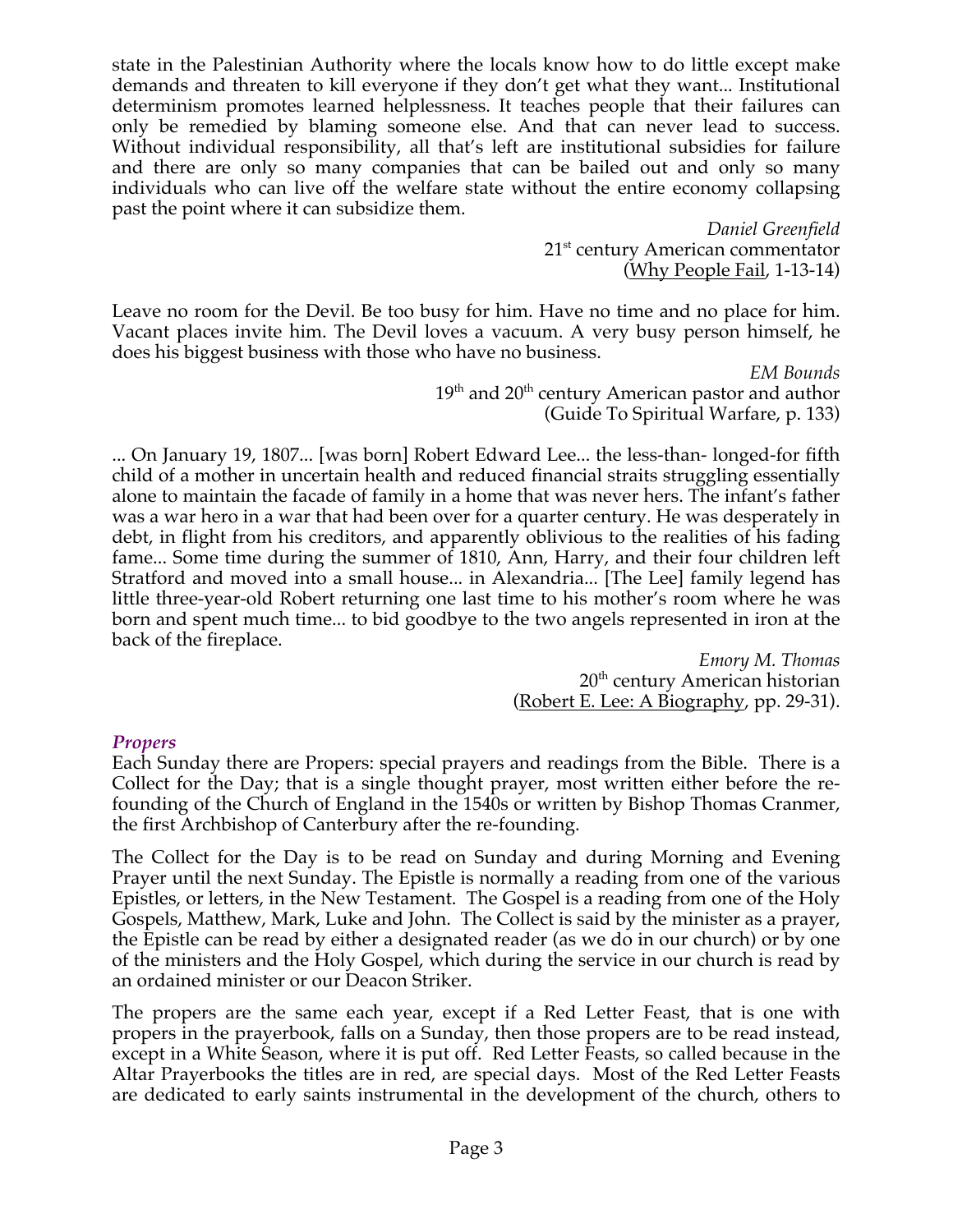special events. Some days are particularly special and the Collect for that day is to be used for an octave (eight days) or an entire season, like Advent or Lent.

The Propers are found on Page 111-112 with the Collect first:

#### The Second Sunday after The Epiphany. *The Collect.*

**LMIGHTY** and everlasting God, who dost govern all things in heaven and earth; Mercifully hear the supplications of thy people, and grant us thy peace all the days of our life; through Jesus Christ our Lord. *Amen.* **A**

Dru Arnold read the Epistle for today, which came from the Twelfth Chapter of Paul's

letter to the Romans beginning at the Sixth Verse. As Paul often does, he gives guidance on what God would have us do. He notes that each of us have differing talents, skills and resources. What God wants us to do is use all of what He gave us to further His will and His way, so that we might be truly happy here on earth. To be gracious and hospitable to those around us, to remember each of us are equal in God's eye.

**AVING** then gifts differing according to the grace that is to us, whether prophecy, let us prophesy according to the proportion of faith; or ministry, let us wait on our ministering; or he that teacheth, on teaching; or he that exhorteth, on exhortation: he that giveth,<br>let him do it with let him do it given



simplicity; he that ruleth, with diligence; he that sheweth mercy, with cheerfulness. Let love be without dissimulation. Abhor that which is evil; cleave to that which is good. Be kindly affectioned one to another with brotherly love; in honour preferring one another; not slothful in business; fervent in spirit; serving the Lord; rejoicing in hope; patient in tribulation; continuing instant in prayer; distributing to the necessity of saints; given to hospitality. Bless them which persecute you: bless, and curse not. Rejoice with them that do rejoice, and weep with them that weep. Be of the same mind one toward another. Mind not high things, but condescend to men of low estate.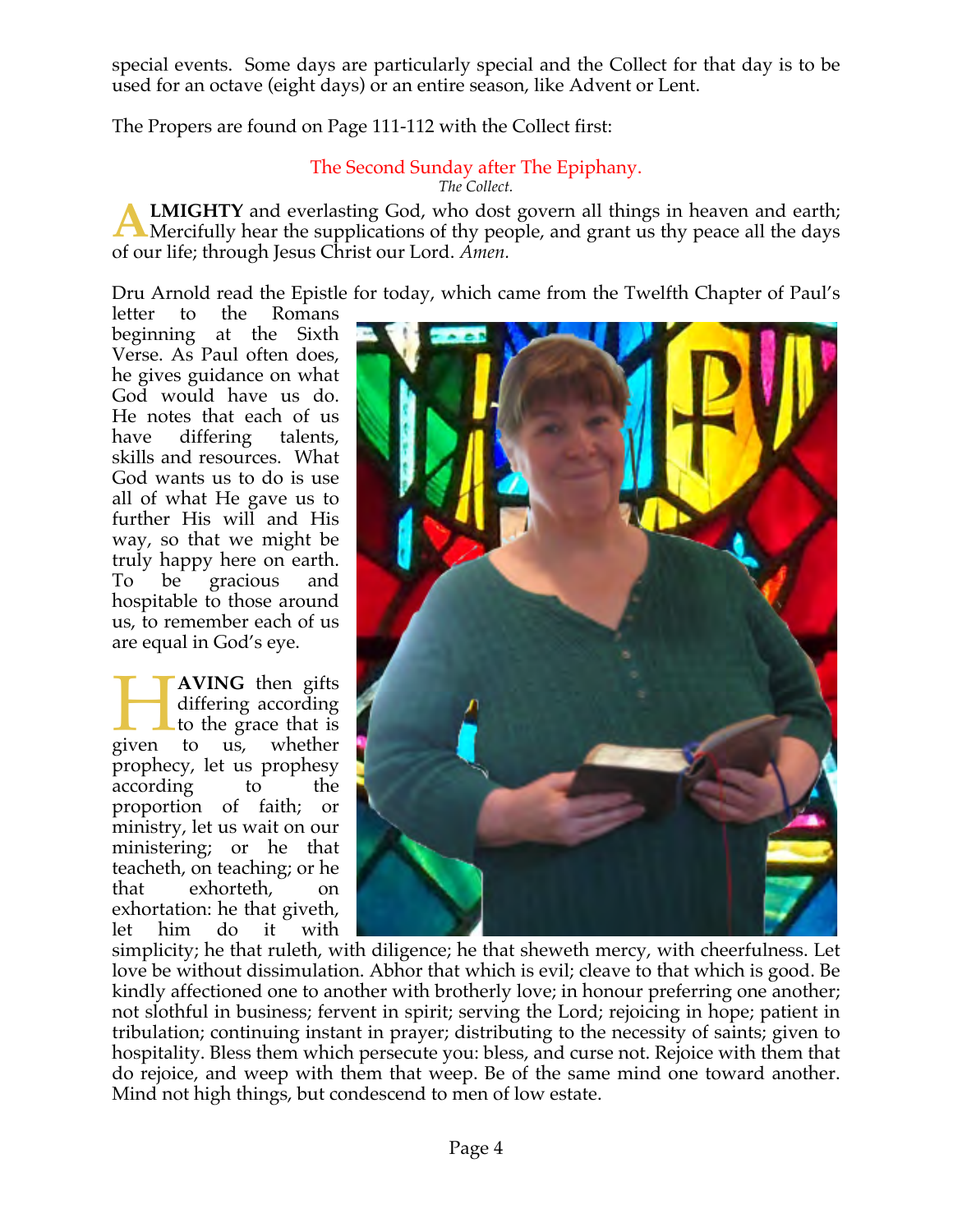Hap Arnold read the Holy Gospel for today which came from the beginning of the



Gospel according to St. Mark, the First Chapter, beginning at the First Verse. This is the very first of the New Testament, a New Covenant or agreement with God. It tells the story of "the beginning of the gospel of Jesus Christ, the Son of God." It talks of John the Baptist, who God sends as His "messenger before thy face, which shall prepare thy way before thee. The voice of one crying in the wilderness, Prepare ye the way of the Lord, make his paths straight. John did baptize in the wilderness, and preach the baptism of repentance for the remission of sins." And the people came to John "and were all baptized of him in the river of Jordan, confessing their sins."

But, as a harbinger the One to come, John told them of the One coming " the latchet of whose shoes I am not worthy to stoop down and unloose." He told them of the Holy Ghost. When Jesus, in His submission as a man to God came to John for baptism, as he came out of the water, "the heavens opened, and the Spirit, like a dove, descending upon him: and there came a voice from heaven, saying, Thou art my beloved Son, in whom I am well pleased."

**HE** beginning of the gospel of Jesus Christ, the Son of God; as it is written in the prophets, Behold, I send my messenger before thy face, which shall prepare thy way before thee. The voice of one crying in the wilderness, Prepare ye the way of **THE** beginning of the gospel of Jesus Christ, the Son of God; as it is written in the prophets, Behold, I send my messenger before thy face, which shall prepare thy way before thee. The voice of one crying in the wilderne baptism of repentance for the remission of sins. And there went out unto him all the land of Judæa, and they of Jerusalem, and were all baptized of him in the river of Jordan, confessing their sins. And John was clothed with camel's hair, and with a girdle of a skin about his loins; and he did eat locusts and wild honey; and preached, saying, There cometh one mightier than I after me, the latchet of whose shoes I am not worthy to stoop down and unloose. I indeed have baptized you with water: but he shall baptize you with the Holy Ghost. And it came to pass in those days, that Jesus came from Nazareth of Galilee, and was baptized of John in Jordan. And straightway coming up out of the water, he saw the heavens opened, and the Spirit, like a dove, descending upon him: and there came a voice from heaven, saying, Thou art my beloved Son, in whom I am well pleased.

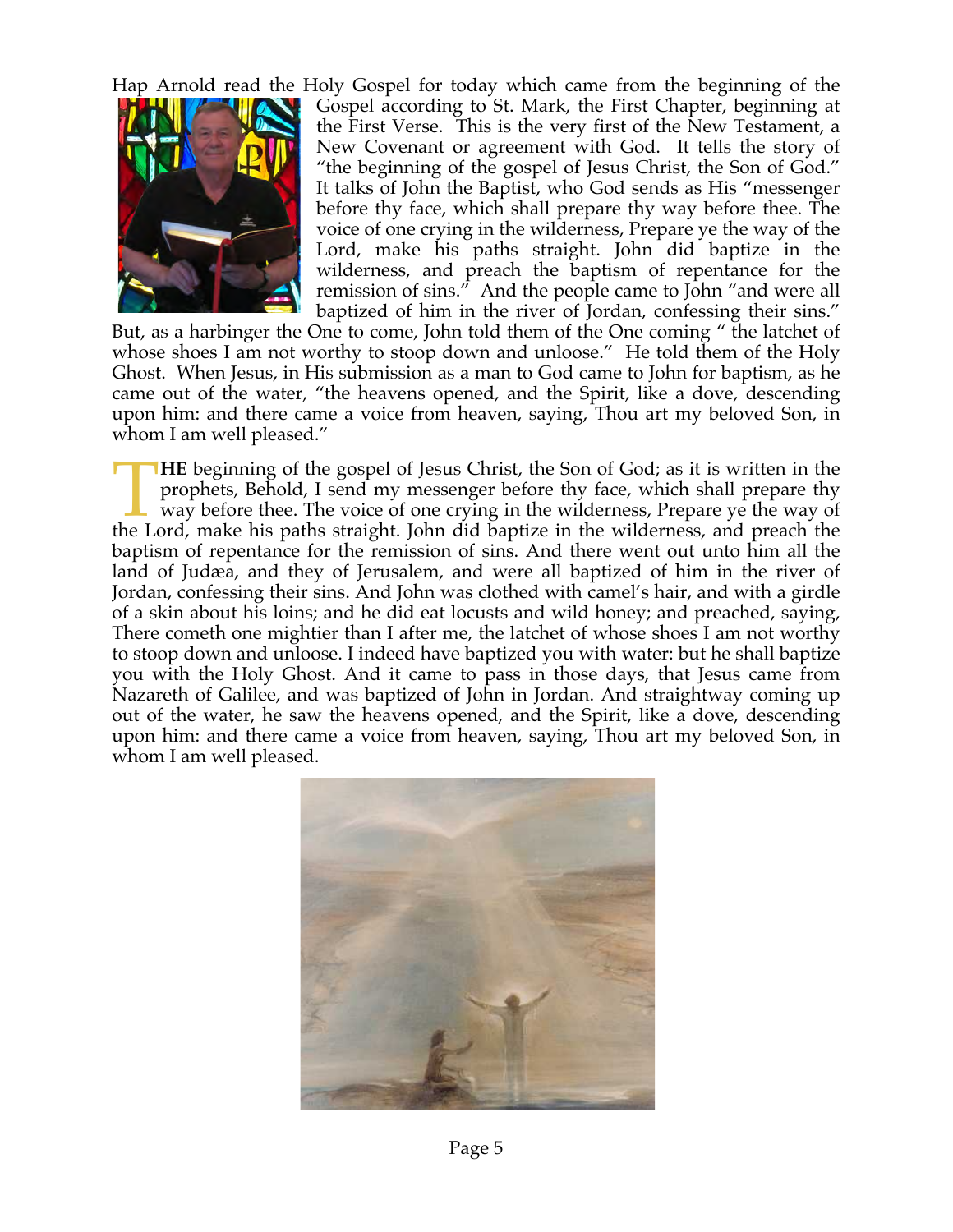### *Sermon – Reverend Jack Arnold - Time and Action* Today's sermon brought the Collect, Epistle and Gospel together and is partly



contained in the forewords above.

Consider these words from the Collect:

… hear the supplications of thy people, and grant us thy peace …

In the Collect, we are asking God to listen to us and give us His peace in our hearts. God is perfect. He hears us when we pray, God hears us when we call Him. This Collect is really to remind us that when we pray to Him, we need to listen to Him. To often we ask Him what to do, when He tells us what He wants us to do, it is not what we want, so we don't hear. After all, there are none so deaf as those who will not hear. So, the question is not, Does God hear our supplication? Rather the question is, Do we hear His answer and abide by it? Do we listen when His answer is not what we want but what we need? We think that he doesn't answer, but that is

often because we are deaf to His answer through our own condition of being poor, sinful creatures that need His forgiveness desperately. What we really need to do is stop our wanting thoughts and to listen to what we need, His Guidance. To do that,we must open our hearts and minds; and let Him in. He will not force His way in. It takes action on our part to let Him in.If we open our hearts and minds, then we will hear Him. Will we let him in to our hearts for this to happen? It has to start with us letting Him in, and then we will hear His answer loud and clear.

We all have some talent; each has something they do better than others. Paul reminds us for the church, on any organization for that matter, to succeed, we must do what needs to be done, working hard, honestly, cheerfully, looking for no public praise, being kind to all. Everybody needs to utilize their talents according to the needs of the church, not to somebody elses talents, but their talents. Everybody has a talent of some sort, be it musically, talking (being good with communication). Almost anything else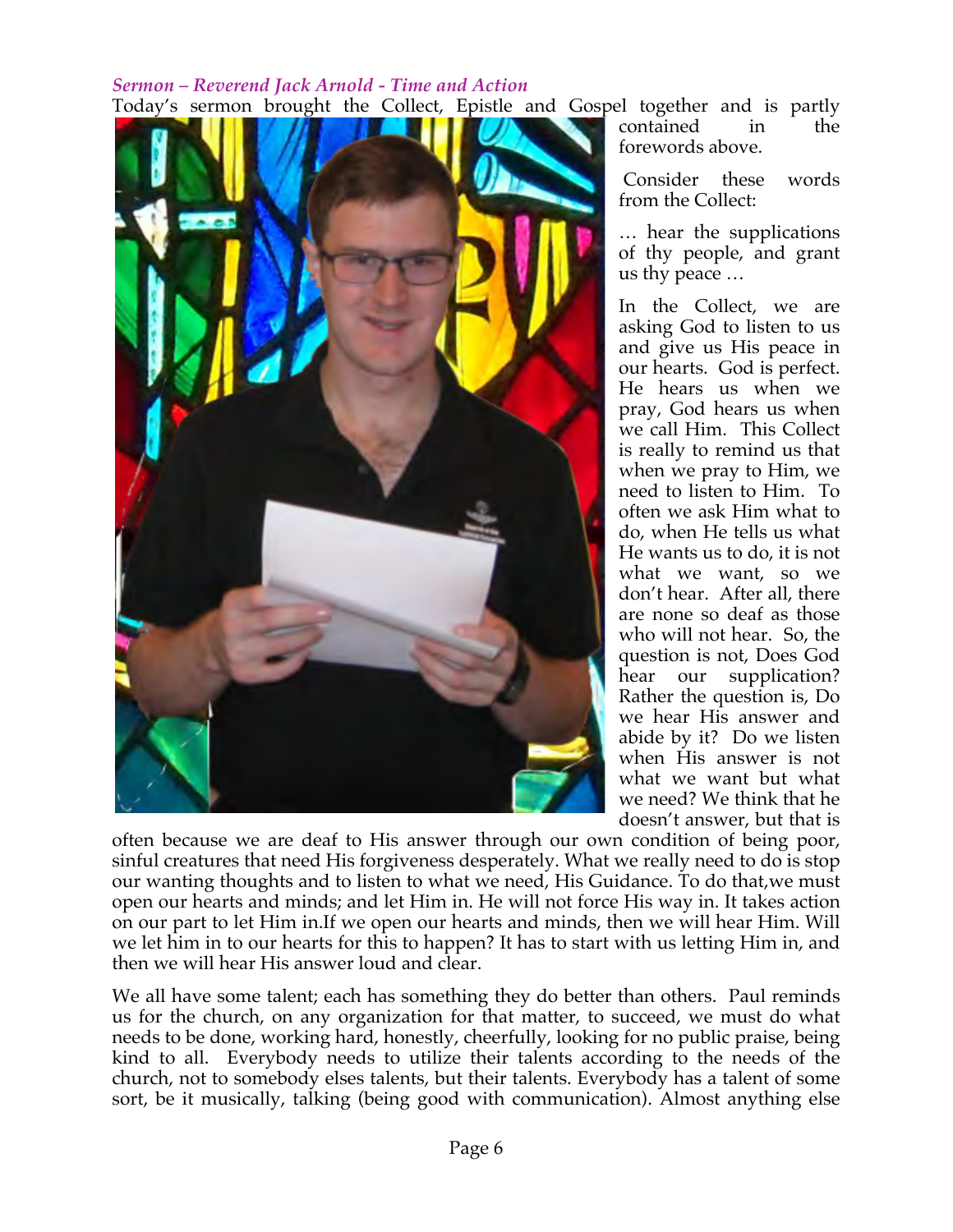that can be used for His Glory is a talent. Sometimes, we fail to remember that for the team to be successful, each person needs to do the job they do best to the best of their ability; not necessarily the one they like best the way they want to do it at the pace they enjoy. Not just saying you are doing your best when your half, quarter or not at all best, but full "best" ahead as it were! The reward of a job well done in and of itself should be sufficient. It does not matter to God who gets the credit, what matters to Him is that we get the job done and to do it right! We should not be giving of ourselves to God, so that we can get praise and recognition. That is not giving; it is selling. And that would not be truly giving from the heart as is God's desire. That would be using the talents He has loaned to us for our own wants and ends, which would not be becoming of the Christians we are called to be, the New Men we are called to be.

At the same time, though we should not look for praise for our own work (though we may appreciate it, we should not dwell on it too long, lest we get swollen heads!), we should look for reasons to praise and encourage others. We need to recognize hard work, sacrifice, thoughtfulness and talent in others, remark on it and praise the use thereof! That which is rewarded most is that which grows best. Reward the good, so that we may reap the goodness of our works!

Even God Himself, looking on His Son's baptism remarked for all to hear, "Thou art my beloved Son, in whom I am well pleased."

How oft do we praise the actions of others? To often we are quick to criticize the failings of others. It is in our nature, part of our human nature, our free will condition that we must fight against with His help. We must understand that while it is valuable to know when we fall short, people strive the most for praise of those whose opinion they value.

When you hear those words, "Thou art my beloved Son, in whom I am well pleased," remember to use them yourself. Lead others to God, don't point the way.

# **Be of God - Live of God - Act of God**

#### *Roy Morales-Kuhn, Bishop and Pastor - St. Paul's Anglican Church - Anglican Orthodox Church*

Rev Roy is pastor of the biggest AOC parish West of the Mississippi and was

consecrated today as a Bishop and is in charge of the Diocese of the Midwest. Roy will be a great bishop and continue as a great pastor, nothing less is in him.

> **Second Second after Epiphany** 19 January 2014

The Epistle; Romans 12: 6 - 16 The Gospel Mark 1:1 - 11

Humility and glory; quiet dignity and greatness; being a servant and being the God of the Universe. In our scripture readings

today we see all of these concepts juxtaposition in so many ways. How can the God of Creation also be a servant of man?

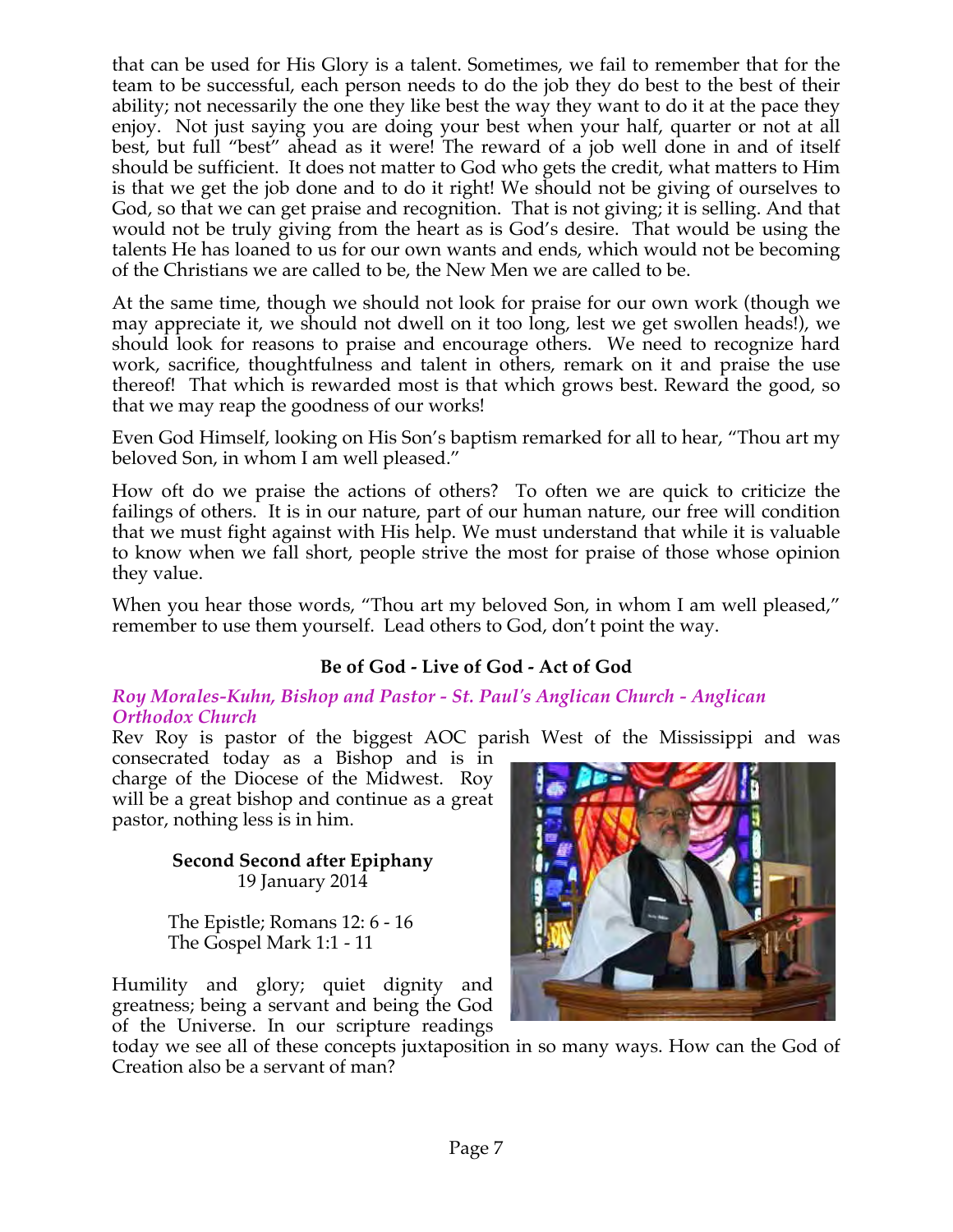How can one so exalted be so humble and meek?

To answer some of these paradoxes and seemingly conflicting ideas, we need to understand the plan, the grand plan of God, the creator. Why did he send his only Son, in utmost humility, born in a lowly place, and yet born to fulfil all prophesy about his coming? Down through the ages the prophets foretold his coming, where, and even how, but only those who believed seemed to understand what it all meant. And sometime even they didn't, as we see the questions Peter and some of the other disciples kept asking Jesus about the coming of his kingdom.

What are we to understand? If you read over the "inventory" of talents that believers are 'gifted' with, you can begin to understand what we are to do.

A. **Prophesy** ; now that the canon of Scripture is closed, prophesy could be interpreted as a person who can see what may happen if certain actions are taken OR not taken. True Biblical prophets were and are 100% correct. They were not partly right, somewhat right, they were dead on right. That which they prophesied came true. We have that evidence in the whole Advent season. We see it as read in the Old Testament and fulfilled in the New, time and again. Because of this 100% record of fulfillment, we can also believe that all prophesy yet to come will also be fulfilled 100%. Jesus Christ will return one day to set-up his Kingdom that will have no end.

B. **Serving**; service is in all things Christian, whether you are a nursery worker, cook funeral lunches, a door greeter, a vestryman, or just volunteer at any worthy cause. Service is everywhere. The apostles were called upon so much to serve, that they finally had to set aside a group of young men to do that work, the deacon became a vital member of the church body, he was able to help with taking care of the physical needs of the church body, while the apostles would take care of the spiritual. The deacon, priest and bishop are also servants to the people for the furtherance of the Kingdom.

C. **Teaching**; very much like service, teaching can be time consuming, but very fulfilling. To teach you must have a certain amount of patience, an ability to share ideas, information, directions, and concepts. In the realm of Sunday School, or preparing for Confirmation, one must be able to convey the Word of God to the student in a way that is both loving and yet firm. The importance of our belief and the importance of being able to give reason for why and what we believe is the best defense against heresy. Heresy that is sweeping the Church today, taking with it many "soft" believer, people who don't understand their faith or are unable to defend against the wiles of the Evil One as presented by every day life. Good teachers can be found, a good teacher can also be cultivated, a talent that many times lies dormant, simply because no one asks that person to help in the teaching process.

D. **Encouraging**; a really daunting task. To be able to get a person or people encouraged about their lot, to help them see that there is a way out of what seems a hopeless mess, this is a talent. I have known people in my life who have stepped in and given me a boost, shown me that there is a light at the end of the tunnel, there is a way to see this crisis through, and even survive, not only to the next day but for the rest of my life. These encouragers are so important, especially today, they not only help us on the way, but they pray for us, they hold us up to the Throne of God, seeking His help in our journey. One of the strongest talents of an encourager is the ability to guide kindly and yet firmly, to pray without ceasing, and to always seek God in the endeavor they are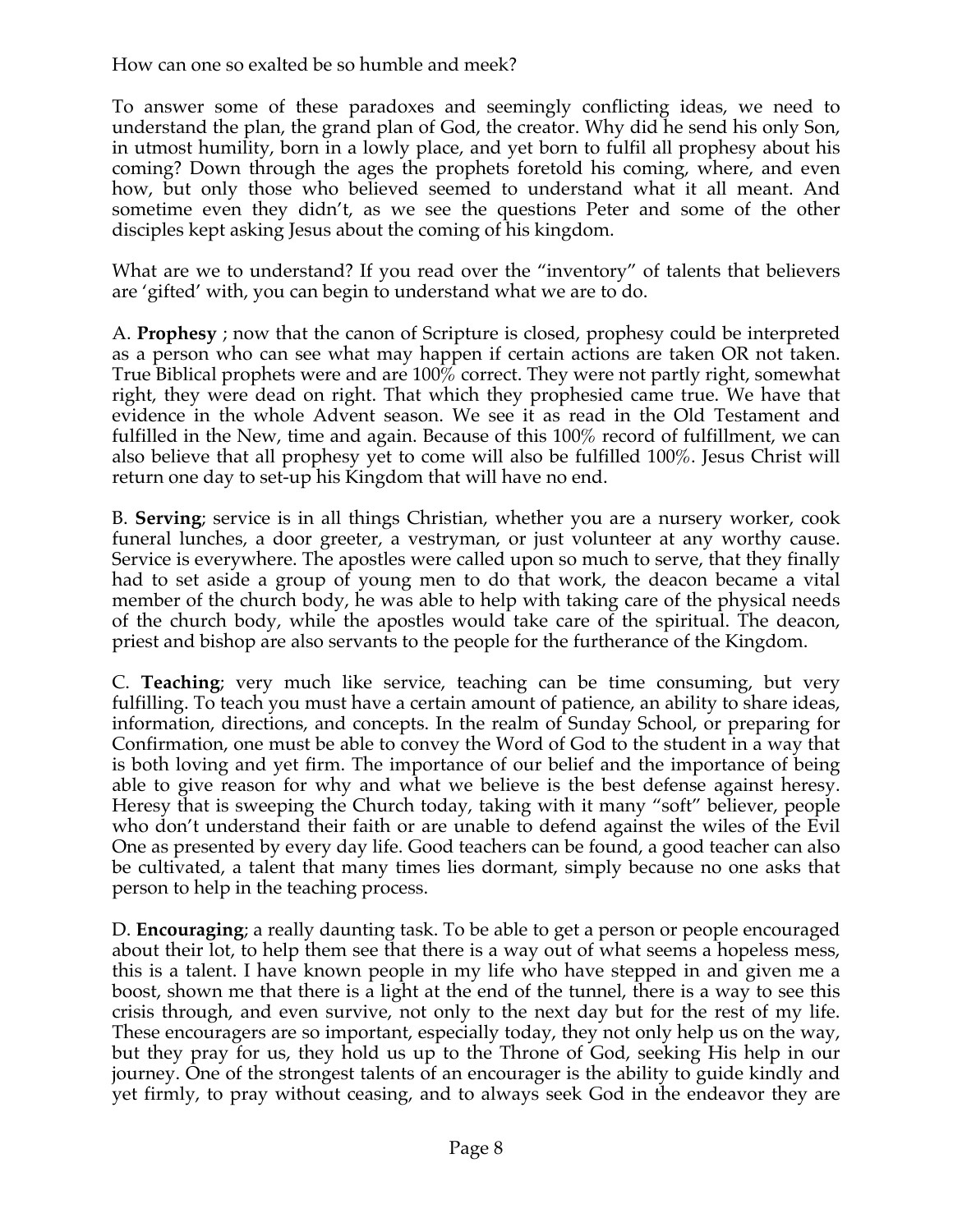encouraging. One of the best examples of encouragers are the 'prayer-partners' such as what we see with the AOC prayer bulletins issued from the National office almost everyday.

E. **Contributing**; one who has can help those who don't. Notice St. Paul writes to give generously, but not all. One who has the talent to make and multiply wealth is to share, but not bankrupt themselves, otherwise they will be of no use to anyone. Wealth in the Bible is not condemned, it is the worship of wealth, the love of money, the hoarding of coins that is condemned, not wealth. Christ reminded us that the poor will be with you always. He also reminds us to help them, not condemn them. Again, a tension but not an impossible task, one can be wealthy and be a Christ follower. Be wise with your wealth, it will not go with you when you are gone.

F. **Leadership**; very short and sweet. Govern diligently. To be on guard for corruption, evil doings, to follow the civil laws as they prevent chaos, but most especially to be diligent, which sounds more like following the law of the land, without corruption. Lead the people. We see this concept outlined in the ordering of deacons, priest, and bishops. But it also applies to those who help the church function on a day to day basis, monthly, annually and in many cases as long as the church endures here on earth.

G. **Mercy**; showing mercy as St. Paul writes. Being able to forgive, being able to see the positive in a person, especially if they have fouled up once or twice. It is so hard to be merciful, if we are quick to condemn and hold people accountable for something, that in most cases is not that important. Remember the parable of the talents, and the debts one fellow has with his boss, his boss forgives him of his debts, then the forgiven turns on one below him and is without mercy on the debt the fellow below him owes the forgiven. And remember the boss then comes and rectifies the situation, he without mercy is cast out.

Let us think upon our talents, think about those things we are gifted with from our Creator, then pray that God gives us an opportunity to act upon these gifts and to use them to the Glory of God.

**Let us pray:** 

**ATHER**, we ask that you illume us with your Holy Spirit, help us to see what work **FATHER**, we ask that you illume us with your Holy Spirit, help us to see what work we have been set aside for, the work that you have for us to do, for the advancement of your Kingdom, give us the sense of urgency, the need is great, the workers are few. These things we ask in the Name of God the Father Almighty, Christ Jesus his Only Son, and the Holy Spirit, the Lord and Giver of life, now and forever, *Amen*

" As we have therefore opportunity, let us do good unto all men, especially unto them who are of the household of faith"

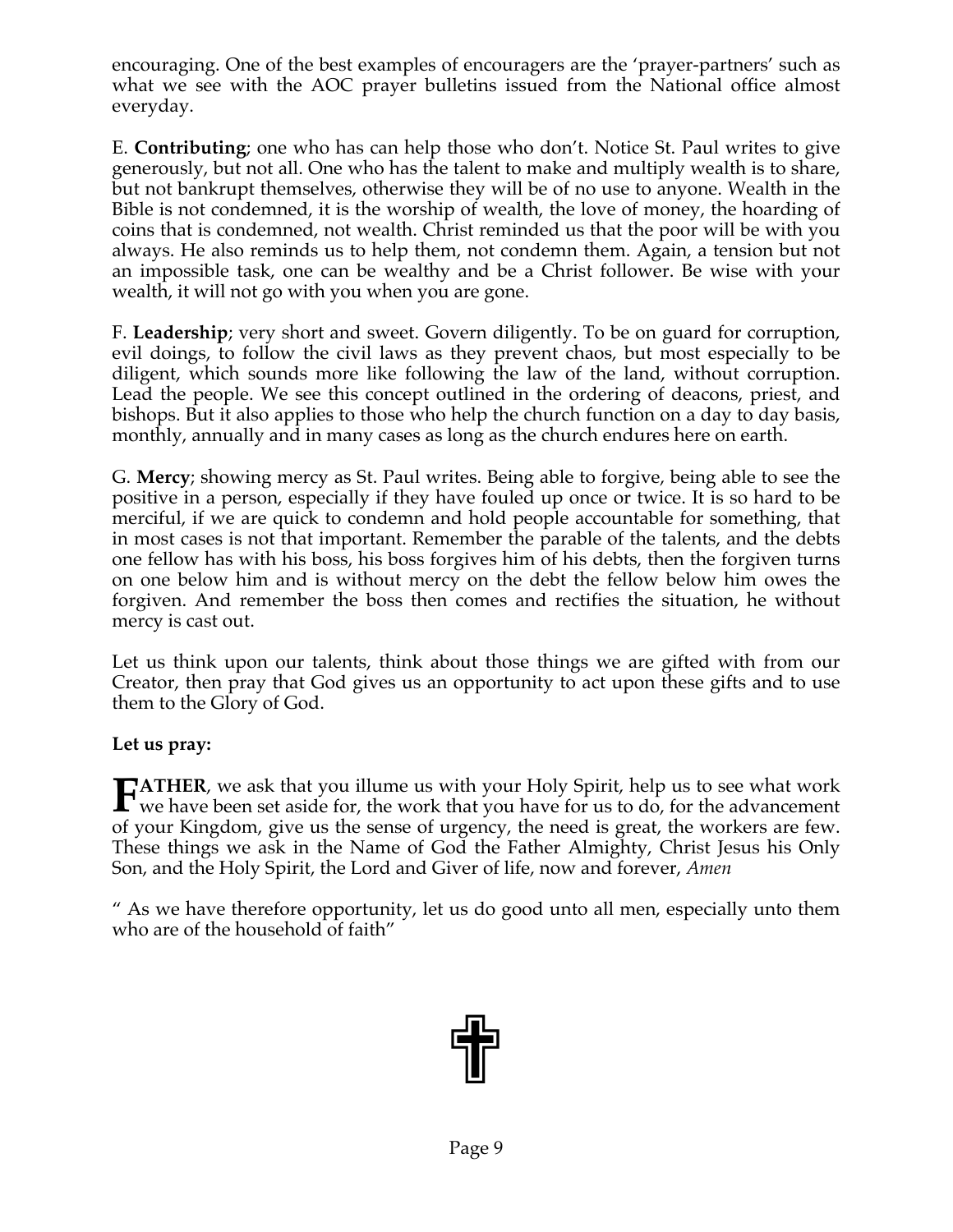### *Rev Bryan Dabney of Saint John's Sunday Sermon*

We are fortunate to have Bryan's Sunday Sermon. If you want people to come to The



Truth, you have to speak the truth, expouse the truth and live the truth. This is really a good piece and I commend it to your careful reading.

#### **Second Sunday after Epiphany**

In his epistle to the Romans, the apostle Paul posed this question: Is There Unrighteousness with God? (9:14). The short answer is an

unequivocal, No. To the born-again Christian, such would be as clear as a wide-open blue sky; but to those of the unregenerate, it would be perceived as shallow and overly simplistic.

As to the question before us, Is There Unrighteousness with God?, the apostle responded forthrightly, God forbid (v.14). St. James reminded his readers, Let no man say when he is tempted, I am tempted of God: for God cannot be tempted with evil, neither tempteth he any man... Every good gift and every perfect gift is from above, and cometh down from the Father of lights, with whom is no variableness, neither shadow of turning (1:13 and 17).

The Jews tried to use a similar line against God in Ezekiel's day when the prophet noted, Yet ye say, The way of the Lord is not equal (18:25). Their complaint was that God was being unjust in not giving their good deeds any standing if they did not continue in living righteously but had succumbed to iniquity. The whole message of Ezekiel 18 was that God's justice required a person to keep his statutes all the days of his or her life and not just part of the time. If a person did what was right at the beginning of his life, then he should do so for the duration, for if he slipped into wickedness, then all the good he had done would not count at all. God expects his perfect will to be done— all the time.

Returning to Romans 9 we read, For he saith to Moses, I will have mercy on whom I will have mercy, and I will have compassion on whom I will have compassion. So then it is not of him that willeth, nor of him that runneth, but of God that sheweth mercy (vv. 15-16). God desires all to turn unto him, but he will not save the unjust apart from their repentance and acceptance of his only begotten Son. In Romans 8:33 we read, Who shall lay anything to the charge of God's elect? It is God that justified. Only the truly penitent sinner who calls upon the name of the Lord will be saved. Only a person who has sincerely recognized the error of his or her ways will receive God's gift of pardon. And while it is true that prior to being born again of the Spirit, such persons will remain in their sins and trespasses— fit subjects of God's righteous judgment; nevertheless, upon their regeneration they were saved immediately and eternally. That is the essence of the believer's position: eternally secure and safe in the hand of the Saviour. And though this state of eternal security can be of great comfort to the believer— as he cannot slip out or be taken from the Master's hand— it does not preclude him from erring. It also does not prevent a righteous and holy God from dealing with that wayward soul in a chastising judgment, apart from an heart-felt confession of his sins.

St. Paul observed that, If a man therefore purge himself from these, he shall be a vessel unto honour, sanctified, and meet for the master's use, and prepared unto every good work (II St. Timothy 2:21).Those who are predestined to glory must first see the need to be cleansed, and that is in keeping with the very words of Scripture, for God hath chosen us in [Christ] before the foundation of the world, that we should be holy and without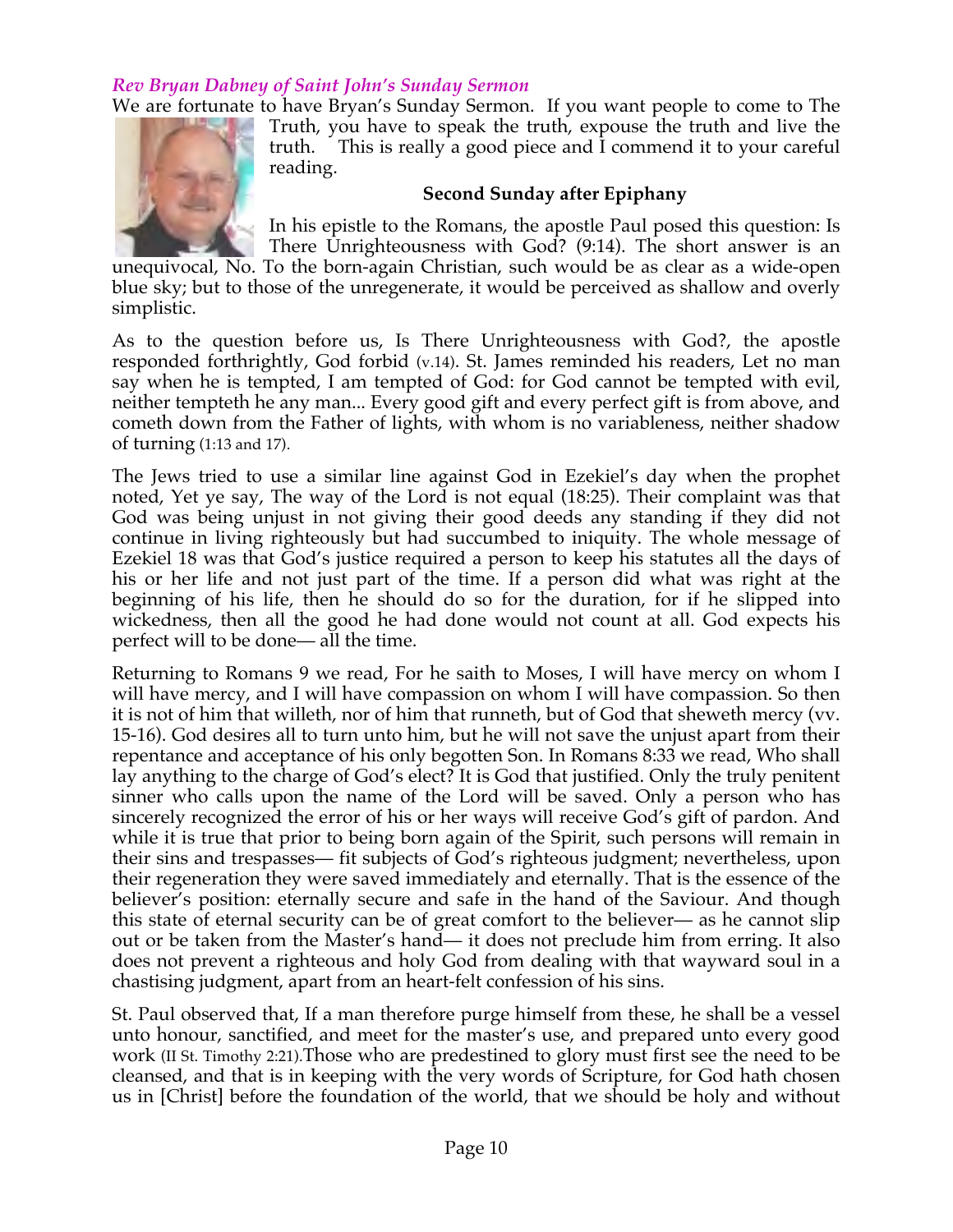blame before him in love (Ephesians 1:4). That said, God will not save us unless we heed his calling to, Repent: for the kingdom of heaven is at hand (St. Matthew 4:17). The Bible teaches us that the sovereign nature of God is not perverted or diminished by the will of man. And so it follows that the will of God for us in election is an affirmation of his sovereign authority in the very nature of our own choosing.

Consider Article XVII of our Articles of Religion wherein it is affirmed that, "Predestination to Life is the everlasting purpose of God, whereby (before the foundations of the world were laid) he hath constantly decreed by his counsel secret to us, to deliver from the curse and damnation those whom he hath chosen in Christ out of mankind, and to bring them by Christ to everlasting salvation, as vessels of honour..."

God is not unjust to forgive us our sins when we ask him to do so in the name of Jesus Christ, neither is he unjust to refer to all who come to Christ as his elect and chosen. Now, nothing in Scripture tells us how this divine choice is made, for as we read in Article XVII, "he hath... decreed by his counsel secret to us." Ergo, if it is a secret, then we ought to respect the reticence of God and avoid needless and senseless speculations. In his work, The Principles of Theology: An Introduction To The Thirty- Nine Articles, W. H. Griffith Thomas observed that, "... there will always be an element of mystery in the relation of two wills in the universe, Divine and human. Christian people undoubtedly revolt against any view implying that the majority of the human race are everlastingly lost and only a few saved. Nor will any refuge be found by those who know and follow Scripture in the thought of purgatorial or purifying fires, which cannot be found in the Bible. [But] no careful and honest reader of Scripture can believe for an instant that all human beings will be saved, for, if the Bible teaches anything distinctly, it clearly shows that there are those who, through their own deliberate choice, remain outside the circle of the saved."

In a similar vein, Dr. Henry M. Morris offered the following: "[The Word of God makes] it very clear that the substitutionary death of Christ is sufficient to  $|\text{take}|$  away the sin of the world (John 1:29), that salvation and eternal life are offered as a free gift of God's grace to anyone who will accept it, and that anyone who will may come! It is only the voluntary act of our own wills that is required, but there are many of whom Jesus must say: Ye will not come to me, that ye might have life (John 5:40)."

And Charles Spurgeon once noted that, "... If your life is unholy your heart is unchanged, and if your heart is unchanged you are an unsaved person. If the Saviour has not sanctified you, renewed you, given you a hatred of sin and a love of holiness, he has done nothing in you of a saving character. The grace which does not make a man better than others is a worthless counterfeit. Christ saves his people, not in their sins, but from their sins." He also stated that, "... The Holy Spirit makes men penitents long before he makes them divines; and he who believes what he knows, shall soon know more clearly what he believes."

Let us also consider the words of the apostle Peter who reminded his readers that, The Lord is not slack concerning his promise, as some men count slackness; but is longsuffering to us-ward, not willing that any should perish, but that all should come to repentance (II St. Peter 3:9).

And our Lord warning to the Jews of his day is apropos: O Jerusalem, Jerusalem, thou that killest the prophets, and stonest them which are sent unto thee, how often would I have gathered thy children together, even as a hen gathereth her chickens under her wings, and ye would not! (St. Matthew 23:37).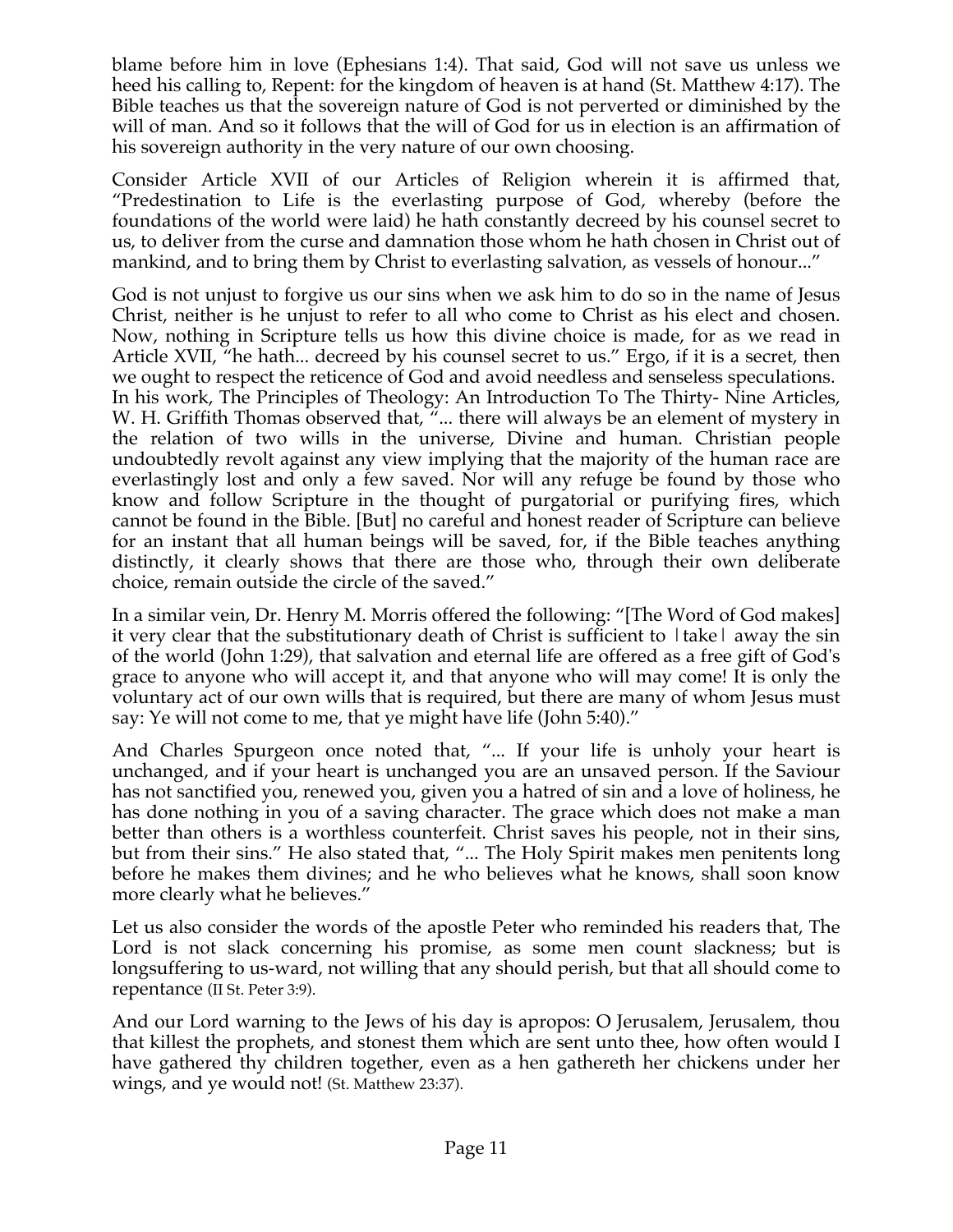It is clear from the above quotations that the choices before us are indicative of our destiny. If we choose to reject the truth of Christ, then we lose heaven. If we choose to embrace the truth of Christ, then we obtain God's everlasting felicity.

There is therefore no unrighteousness with God because he has given to us the gift of his grace if, and only if, we believe on his only begotten Son and accept him as our Lord and Saviour (St. John 3:16-18).

Returning to Romans 9, we find that, For the scripture saith unto Pharaoh, Even for this same purpose have I raised thee up, that I might shew my power in thee, and that my name might be declared throughout all the earth. Therefore hath he mercy on whom he will have mercy, and whom he will he hardeneth. Thou wilt say then unto me, Why doth he yet find fault? For who hath resisted his will. Nay but, O man, who art thou that repliest against God? (vv.17-20).

Yes, God has a sovereign will. Yes, God has the authority to harden and to soften as the case may be. But such does not automatically infer that God loses his sovereignty over his creation through his allowance of human choice. God can do as he pleases and, in every case, he would not be unrighteous because he cannot be unrighteous. Whatever he does, he does with his nature in mind. God does not change. He was, is and shall always be, the Lord of all creation and of all life. He holds all authority, might, dominion and majesty. He is the Mighty God, the Everlasting Father, the Prince of Peace.

When we hear comments such as, "God is unfair," or "God is too harsh," we ought come back with, "Where did you get this idea that God is any of those things?" Usually, the person offering such comments will have only a vague grasp of the truth of the scriptures and so their rationale will be tenuous at best and contradictory at worst. The baby Christian, the carnal Christian, the neophyte, and the like, might find a Bible verse to throw back at you like a bomb or hand grenade, but its effectiveness cannot bear the truth of a properly presented text of Scripture offered in answer to their poorly informed understanding of the precious tenets of our Christian faith.

In no way, shape or form is our God unrighteous or unfair. God is caring, considerate and loving beyond the earthly meaning of those words. Our mortal language fails in its ability to adequately project the real meaning of what God has in store for all who truly believe on Jesus Christ as their Saviour and Lord (I Corinthians 2:9). So let us go forth this day and live the victory which Christ won for us at the cross. Let us rejoice that our God is wholly righteous and sovereign in all things. And let us also go forth in thanksgiving and praise to our heavenly Father for the gift of his unmerited favor towards us.

Let us pray,

**ATHER**, we come before thy throne beseeching thee to look with favor upon us; **forasmuch as we have accepted thine only begotten Son, so help us to live within thy**  $\mathbf{r}$  forasmuch as we have accepted thine only begotten Son, so help us to live within thy perfect will; and this we ask in the name of him who came into the world to save sinners, even Jesus Christ our Lord. Amen.

Have a blessed week, Bryan+

# *After Church Hospitality*

Sadly, no after church snacks. The same story every week, is it not? The fact is that we are supposed to be on a low carb diet and there really aren't any low carb snacks that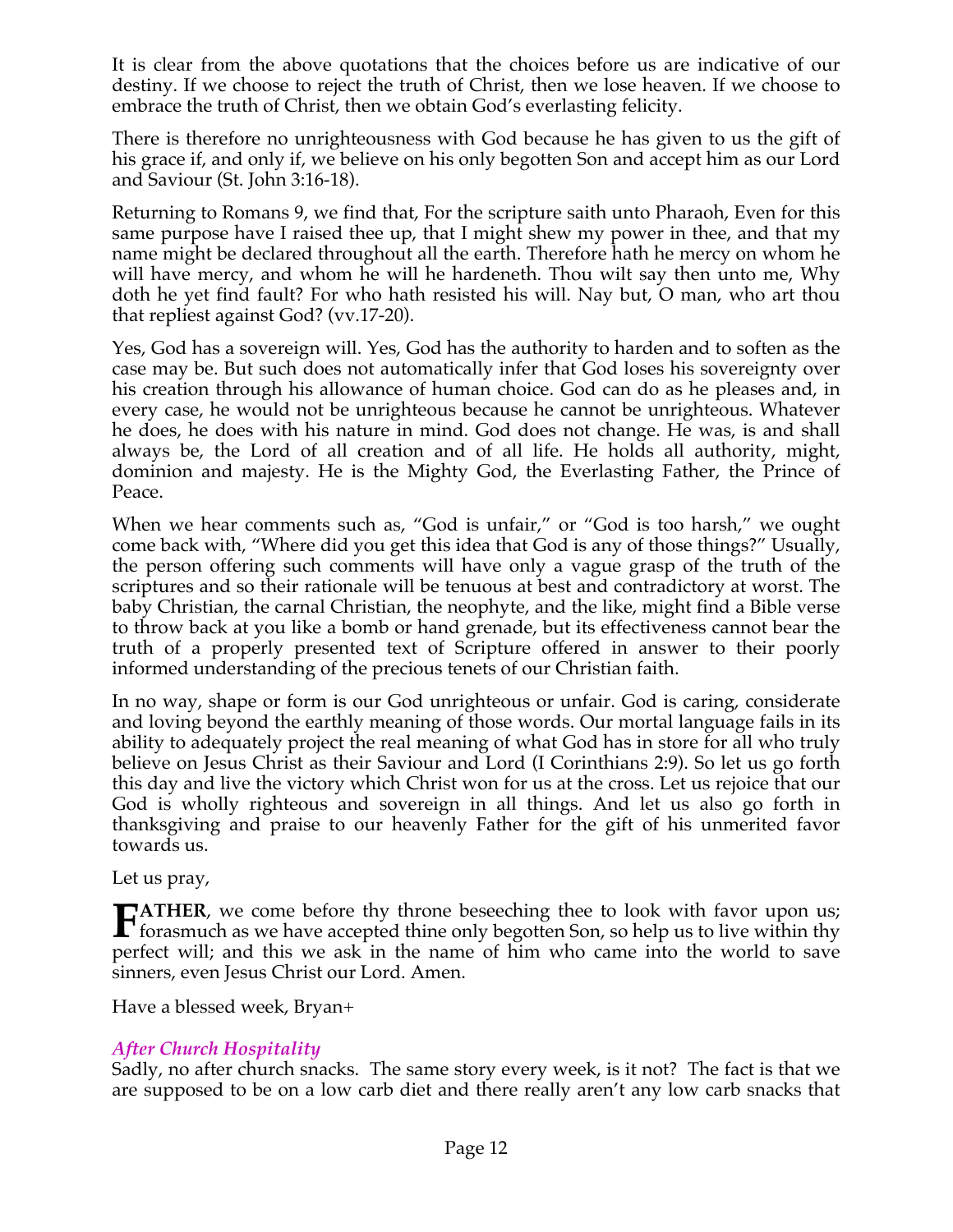appeal to us. So, with no fatted dog nut in sight, we were out of luck! Please someone, between now and next Sunday invent some no-carb dog nuts.

After church goodies providers as currently signed up:

| Date            | <b>Name</b>                                                |
|-----------------|------------------------------------------------------------|
| 26 January 2014 | <b>Opportunity Available - Third Sunday after Epiphany</b> |
| 2 February 2014 | Opportunity Available - The Presentation of Christ in the  |
|                 | Temple, commonly called The Purification of Saint Mary     |
|                 | - Superseding the Fourth Sunday after<br>the Virgin        |
|                 | Epiphany                                                   |

*People in our Prayers* - http://faithfulcenturionprayerteam.blogspot.com/

# **Why? Prayer is an extremely important activity.**

It is not that God knows not our needs, for He surely does. Yet, Jesus commanded us to ask God for those same needs. In addition to the obvious of asking God for help, offering thanksgiving and the like, prayer helps us focus our thoughts on how we might do God's work.

The Prayer Team of the Church of the Faithful Centurion was established to help our members and fellow Christians pray for those in need and to give thanks as well for the blessings we have been granted.

### **Who can be on the list? Do I have to be a member of the Church of the Faithful Centurion to be prayed for?**

No! The only qualification to be on the list is that you want our prayer team to pray for you. We are Christians and are happy to pray for you, no matter who you are. If you want help from God, you are our kind of people.

# **What is the commitment from the prayer team?**

Each member of the team will pray for the desired outcome at last once per day.

# **How do I get myself or someone else on the prayer list?**

You can email one of the prayer team leaders: Jack - jack@faithfulcenturion.org or Dru dru@ faithfulcenturion.org, or call the church office at (619) 659-3608 or fill out a prayer card at church.

# **What should I ask for?**

Depends on what you want. Some people merely want God to be asked to heal their ills and be mentioned by their first name, others want a specific outcome and / or have more of their personal information known to the team. Ask for what you want. It is your desire and need for prayer the team is attempting to meet. For typical examples, see the list below.

# **Updating the Team**

If you are on our prayer list, or if you have submitted a person that you have asked us to pray for, please update one of the team members or Hap in person, by telephone or email. It helps to be able to pray specifically for these individuals including their specific needs; plus if they get better, it is nice to give thanks!

Please note that on the yellow (maybe green or orange if you get an old one) cards at church, you can ask that those to be prayed for have their names disseminated to the prayer team. Those names will be said in church and appear here. Or, you can ask that their names and purpose be kept confidential, then only Hap will know to pray for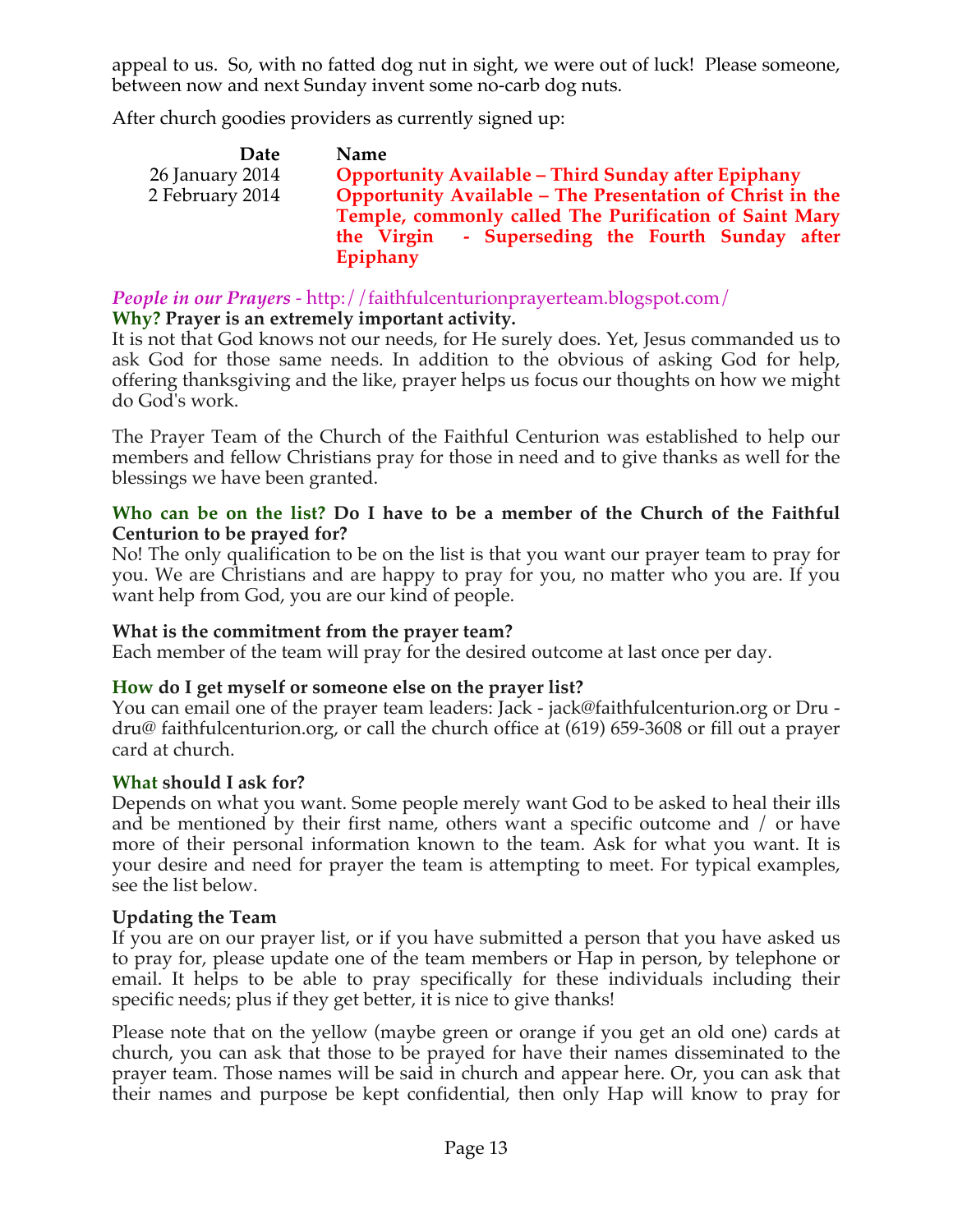#### them.

*Prayer List Notice – If you have someone on the prayer list and their needs have changed, please let us know. We'd like to update our prayers to reflect the need and most important to give thanks!*

#### *Marriage*

*Brian and Mel Smith* were married on 25 August 2013. Please pray that they might be brought together as one in God that their marriage might prosper.

### *Travel*

*Bishop Eduardo Dominguez* of the AOC travels to Peru from 22 January 2014, to 2 February 2014 visiting our two AOC missions there.

# *Birthday*

*Hap Arnold* celebrated his 64<sup>th</sup> Birthday on 27 December 2013. *Betsy Lane* celebrated her 87<sup>th</sup> Birthday on 16 December 2013.

### *Anniversary*

*Doug and Veronica Lambert celebrated their* 7<sup>th</sup> Anniversary on 22 September 2013.

### *Move*

*The Thomas Family* is now in Okinawa for a second short tour. Please pray for this new assignment to go well for Kurt and for Mary and the kids to make new friends. In particular pray that Kristyna and Mitchell will develop good friends and schoolmates there so as to further their development as both Christians and citizens. Give thanks the safe move and ask for continued good developments.

# *Departed*

*Bob Jenkins* passed away recently. Please pray for his wife and family who of necessity remain behind. Pray that they can let God carry their worry, sadness and concern so they can move forward here on earth.

# *Nearing the end of their time here on earth*

- *Alan* is a victim of metastasized colon cancer already destroying his liver. His youngest sister has put aside her hard-earned career to care for her brother in these days on earth. Please pray for him as he prepares to go home to be with his family who have gone before him. Please pray for comfort, understanding, strength and guidance for Alan and his family who will of necessity remain behind.
- *Paul* has dementia and does not remember to eat. He has been in the hospital the last few days and will return to the Nursing Home today. Pray he will eat and that his family will be together in one accord as they take care of him. He is being moved from one hospital to a larger one this morning because of blood issues.
- *Saundra* is in ICU with congestive heart failure after a heart operation. She is aged and frail. Saundra is near the end of her time here on earth. Please pray for comfort, understanding, strength and guidance for Saundra and her family who will of necessity remain behind. Pray for the love of God to stay foremost in their hearts.
- *Polly* is in hospice care with dementia and spinal stenosis. Please pray for her as she prepares to go home to be with her family who have gone before her. Pray for the faith of her family to build and the transition to be good.

# *Homebound or Infirm*

*Marian* has moved to a nursing home in Fresno where her niece Cathy can keep an eye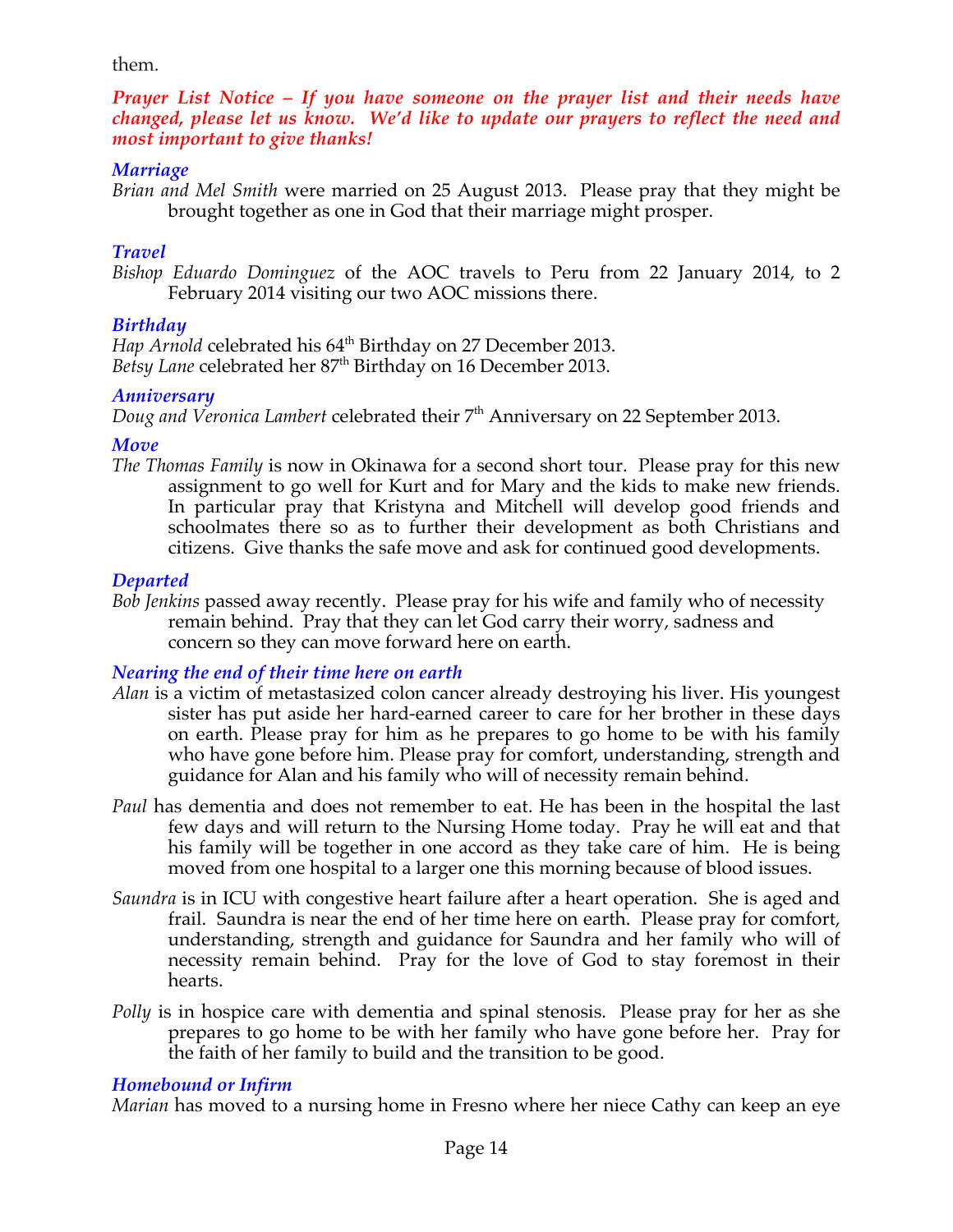on her and visit more often. She is weak and tires easily. Marian seems to not be interested in this world. Cathy would like her to stay with us and enjoy here time here on earth. Pray that the Holy Ghost might be able to enter into Marian's heart and bring light to her; pray also she might gain strength. Pray that Cathy might be given inspiration on how to help and the strength to do so.

- *Joan* has had serious medical problems that have kept her confined. On 26 September 2013, she took a fall and fall and after test and time in the hospital she does not have any broken bones. Please pray that in the weeks ahead her health will remain stable.
- *Lou* has aspiration pneumonia. Please pray for the infection to be knocked down and for her continued recovery.
- *Frank* has been coping with various ailments from older age. He is in his 90s and it has been a difficult year. Pray he will find comfort in God, that those who provide care to him will pay attention to him, do their best and give him the love we all desire. Pray that the coming year will provide relief to him.
- *Norma, Sara's mother* is in a state of deteriorating health, both physically and mentally, with both dementia and Alzheimer's. She is slowly drifting away, though she still recognizes Sara and prayer gives her a sense of peace. Please pray for both Sara and her mother to put their cares and worries on God's shoulders so they can deal with the many problems involved.

*In need of a miracle or understanding of God's Plan*

- Levi was cancer free for 4 years and just discovered he has kidney cancer. Levi has a great deal of faith and said whether he is healed or God takes him home he will be fine. Please pray for the medical team to pay attention and to their best and for a good outcome. Pray also that Levi and family will be able to put their worry on God's shoulders. In particular, please pray for pain relief; Levi is 22 years old.
- *Ray Daley* is a member of the Royal Canadian Legion and served his country during the Korean War era. Ray is taking chemotherapy treatments for cancer. Meanwhile his son Trevor is in the hospital in a coma and seems to have lost the will to live. As volunteer chaplain, I have been asked to visit this family and offer prayers and encouragement. Thanks for your prayers in advance*.*
- *Pat* has been under treatment for colon cancer for sometime. He has had major complications the last few days and your prayers will be appreciated by family and friends.
- *Sasha* a young lady with a husband and two children had diagnosed with breast cancer whose cells have spread. They are now in the bone marrow, without a miracle from God she will be leaving soon. Her spirit is still strong and asks you continue to keep her in your prayers. Please pray for a miraculous remission; that her remaining time here on earth might be good. Help Sasha and her family, particularly her husband, put their trust in the Lord and let Him carry their worry. Sasha is grateful for all who pray for her and asks you continue to pray for her remaining time here on earth.
- *Dorothy* had pneumonia, on checking her lungs they found tumors which permeated the lung area. Further investigation found a primary site in the colon, with the lung being secondary. It would appear there is no viable treatment at this time. Please pray for a miraculous remission; that her remaining time here on earth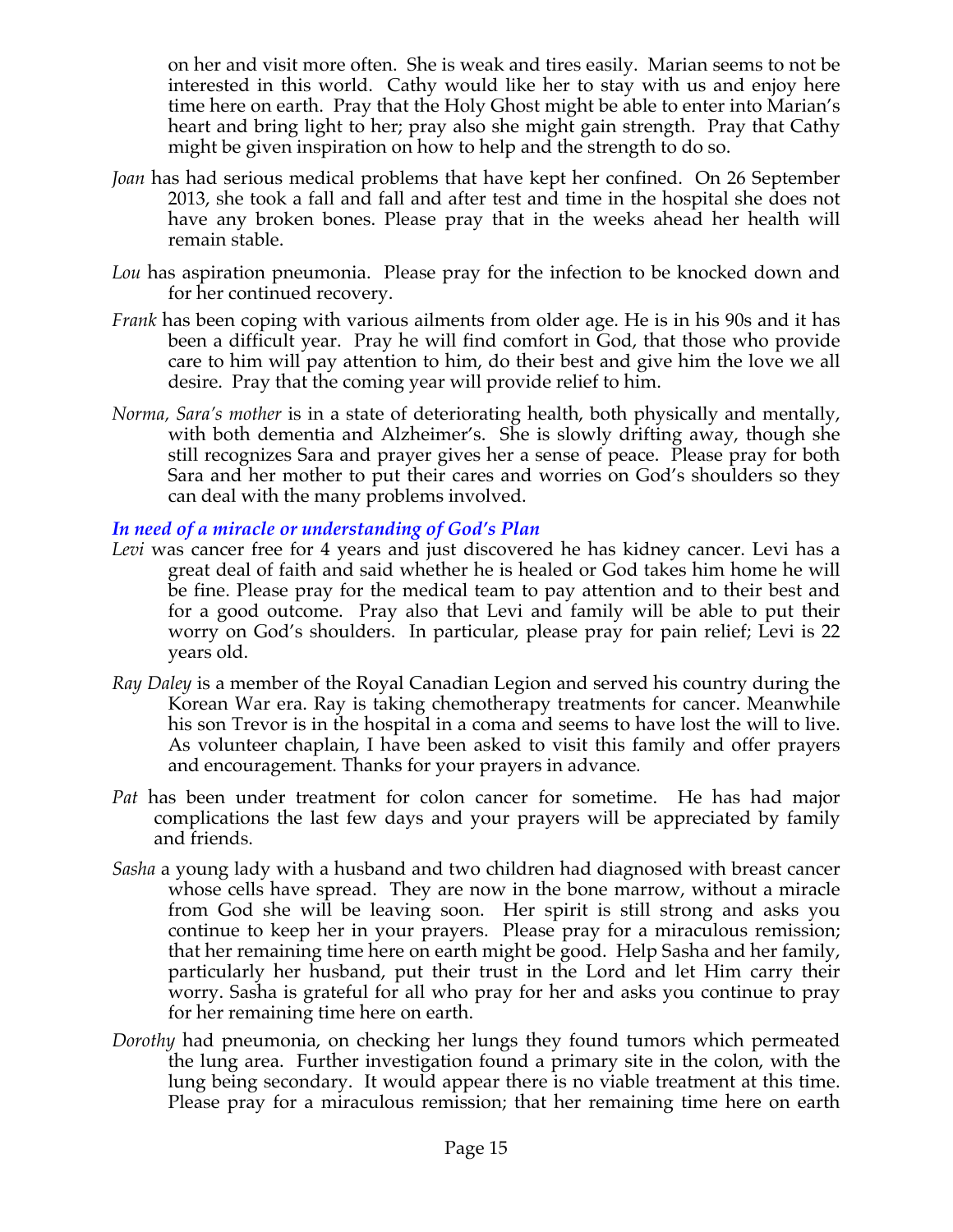might be good. Help Dorothy and her family put their trust in the Lord and let Him carry their worry.

- *Scott,* one of our Lord's ministers who collapsed a week ago and is in the ICU of a Medical Center since he had a pulmonary embolism, with a concurrent infection of several bacterial agents. He has stopped breathing on several occasions, and may have undergone brain damage. He currently is on DNR. Please pray for recovery so that he will continue to do his Lord's calling*.*
- *Becky* has fourth stage metastasized lung cancer and is not doing well with chemotherapy treatments. Please pray for Becky and her husband as they are together during this difficult time in their lives.
- *Larry Howes* suffered a fairly severe stroke. 4 December 2012, doctors replaced a valve in a shunt that had been put in about two weeks before, and Larry responded very well. He was able to go home.

Pray also for confidence in our Lord for Larry and his family. Larry needs a miracle, pray for one. Please.

- *Colleen* has been battling pancreatic cancer over the last year and it has now spread to one of her lungs. Please keep her and her family in your prayers.
- *Christine* has cancer of the colon, which spread to her liver; she is receiving chemotherapy and is having difficulty eating. Please pray for the medical team treating her to pay attention and do their very best; pray also for confidence in our Lord for Christine and her family.
- *Todd* and *Kenny* have both been fighting osteocarcinoma for over five years and have been told their time here on earth is nearing its end, absent a miracle from God. Both are ready to go home and leave the pain, but would like to stay. Please pray for them and their families.

#### *Surgery*

- *Melody Summers* of Gold Creek, Montana has been diagnosed with a brain tumor. She is a very special person in the Gregr family's lives. Please pray for the surgical team to pay attention and to their best and for a good outcome. Pray also Melody and her family will be able to put their worry on God's shoulders. Pray for a special miracle for her and her family.
- *Mario* has early-diagnosed prostate cancer and will have surgery this week. Let us offering thanks for this early diagnosis. Please pray for the surgical team to pay attention and to their best and for a good outcome. Pray also Mario and his family will be able to put their worry on God's shoulders.
- *Priscilla* was released from the hospital and is now walking and without pain. She is waiting for doctors to come from the USA and will then have an operation. Pricilla and her family thank you for your prayers. Please pray for the surgical team to pay attention and to their best and for a good outcome. Pray also Priscilla and her family will be able to put their worry on God's shoulders.
- *Dustin* who was injured in a work accident when stainless steel sheet metal fell on his right hand. His thumb was severely injured as some of the bones were crushed. Dustin will have surgery on Thursday 22 August 2013, to reconstruct and reset his thumb. They do not expect him to lose his thumb. Please pray for the surgical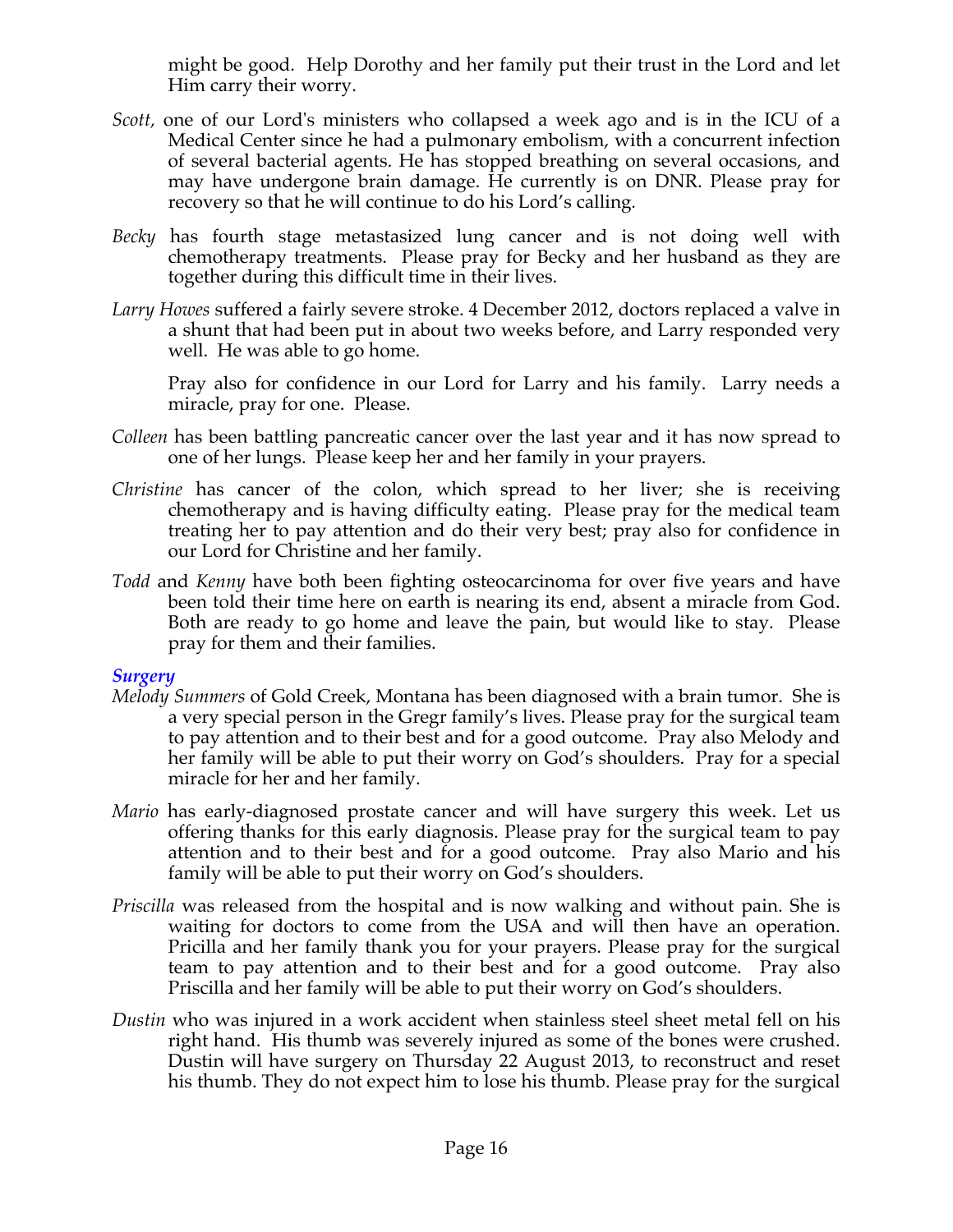team to pay attention and to their best and for a good outcome. Pray also that Dustin and family will be able to put their worry on God's shoulders.

- *Dave Pressey*, a bishop with the Anglican Episcopal Church, one of our close fellow jurisdictions, had cataract surgery; his retina tore and he had emergency surgery on Memorial Day. He still has only very blurred in his eye and has headaches. Please pray for healing for his retina and for peace of mind for Dave and his family.
- *Eddie* has upcoming bladder surgery. Please pray for the surgical team to pay attention and to their best and for a good outcome. Pray also that Eddie and family will be able to put their worry on God's shoulders.

# *Testing and Treatment*

- *Mark* had swelling and fluid buildup in his lungs. It appears things may be getting under control. He needs to use a Bi-Pap mask to breathe until his lungs clear and he hates it. Pray that he will be able to adapt so his lungs can clear. Please pray for peace of mind and trust in the Lord for Mark, as well as for his family, and for God's guidance for the medical people treating him that they might find the best course of treatment.
- *Marianne* is hospitalized with a perforated colon. Please pray for peace of mind and trust in the Lord for Marianne, as well as for her family, and for God's guidance for the medical people treating her that they might find the best course of treatment.
- *Erica* has a non-malignant Brain Tumor. The tumor is growing and she is scheduled for an operation in January. Please keep her and her family in your prayers.
- *Penny's Mom is having an MRI on 18 November 2013, to explore a knot in her upper leg* that appeared after a procedure last week. An MRI gives her stress and claustrophobia and your prayers will be appreciated.
- *Brenda* is in the hospital because of bleeding on her brain. Please pray for peace of mind and trust in the Lord for Brenda, as well as for her family, and for God's guidance for the medical people treating her that they might find the best course of treatment.
- *Traci* underwent her one year endoscopy on Friday 15 November 2013. Tracy did well on 18 November 2013, with second endoscopy. Both biopsies the doctors feel will be alright. One more to go next week is a mammogram. She and her family will appreciate it if you will continue her in prayer.
- *Mackenzie* is a young girl with leukemia. Please pray for peace of mind and trust in the Lord for Mackenzie, as well as for her family, and for God's guidance for the medical people treating her that they might find the best course of treatment.
- *Anita* was operated on for an Adenoid Cystic Carcinoma tumors and has been in remission for sometime. After a biopsy of her left lung, three nodules were located in one lung and two in the other. She and her husband are traveling a long distance on 25 September 2013, with hopes of being admitted to a research study at a major hospital for Genome Mapping of Adenoid Cystic Carcinoma. Furthermore, Anita is scheduled for surgery on 30 September 2013. Please keep Anita and her family in prayer as they travel tomorrow and the week ahead.
- *Mack* has had diabetes most of his adult life. Circulation in his legs is very bad and doctors are considering amputation. Please pray his medication will help and he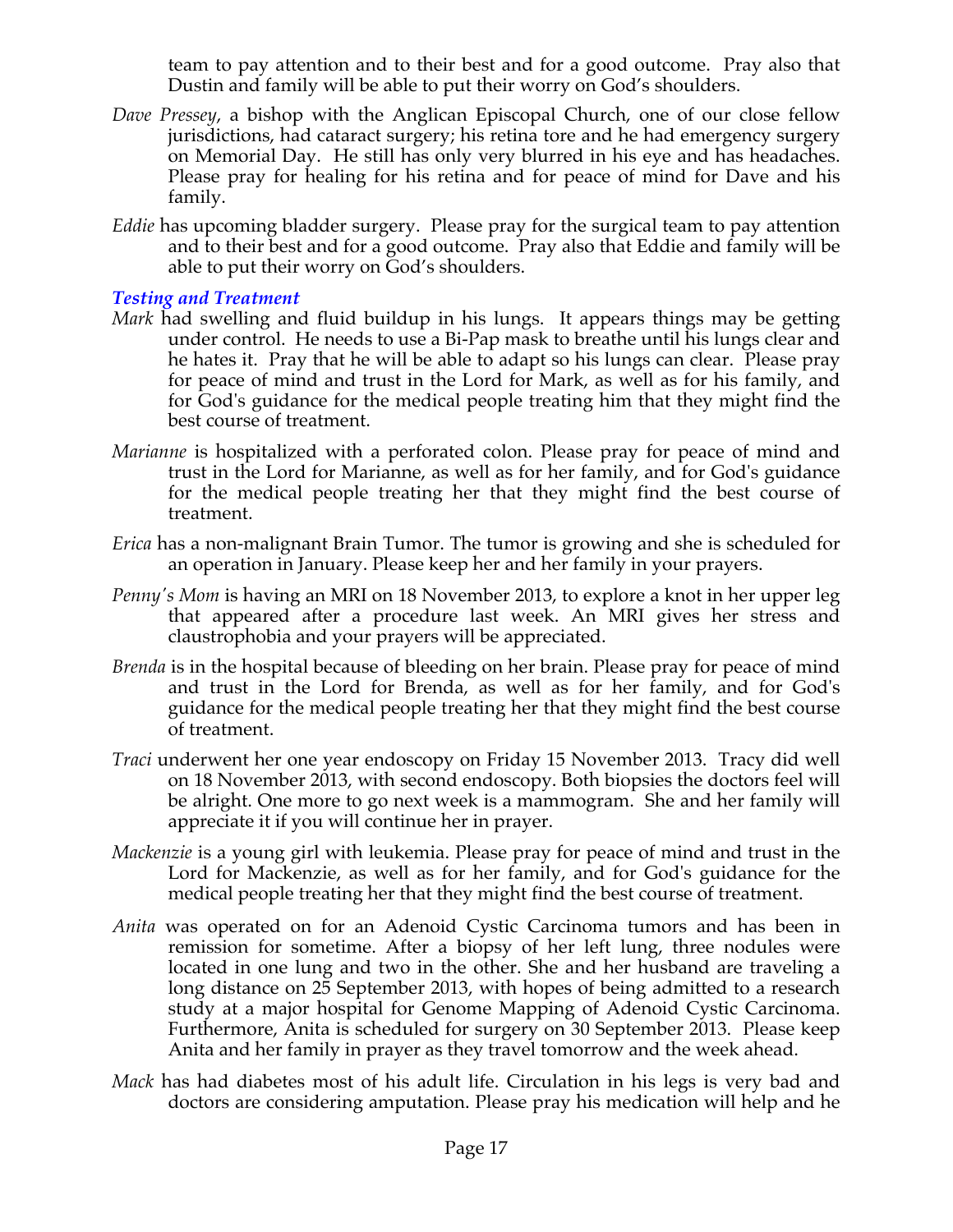will not face amputation. Please pray for peace of mind and trust in the Lord for Mack and for God's guidance for the medical people treating him that they might find the best course of treatment.

- *Michael* has been diagnosed with lung cancer recently after making it through gastro intestinal cancer last year. Please pray for peace of mind and trust in the Lord for Michael and his wife Gayle; as well as for God's guidance for the medical people treating him that they might find the best course of treatment.
- *Ken Strauch* has been tired and is anemic, he had a colonoscopy which found a pair of polyps which were removed and are being tested. Just for good measure they found he has a hiatal hernia with ulcers, basically part of his stomach is pushed up into his esophagus and is bleeding from there. Sounds there may be surgery involved. Please pray for peace of mind and trust in the Lord for Ken and for God's guidance for the medical people treating him that they might find the best course of treatment.
- *Adriano* is in the hospital due to high sugar and high blood pressure. He is very weak and will appreciate your prayers.
- *Heather* recently found out she has cancer. Please pray for peace of mind for her and for the medical team treating her will be guided to the right solution.
- *Jim* has had an aneurism and blood clots. Pray that healing will come.
- *Bob* has experienced several Transient Ischemic Attacks<sup>1</sup> (TIA) recently. Please pray for peace of mind and trust in the Lord for Bob and for God's guidance for the medical people treating him that they might find out the source of the problem and best course of treatment.
- *Laurie* has been ill for two years and was admitted to the Emergency Room the night of 23 July 2013, for dehydration. She received a CAT scan, which turned up a spot on her lung. Laurie is an oncology nurse and fears the worst. She has had numerous tests and the Physicians think it would be too risky to operate. Some other problems have been discovered and it is hopeful that new medicine will give her healing. Please continue Laurie in Prayer. Please pray for peace of mind for Laurie and for God's guidance for the medical people treating her that they might find out the source of the problem and best course of treatment
- *Mark Wilson* was hospitalized with stomach problems. They turned out to be a set of very bad ulcers, for which he is grateful as they are eminently treatable. He is out of the hospital and recovering. Please give thanks for the good result and pray he will be able to follow the medical advice.
- *Georgia* has liver and pancreatic cancer. The doctors are evaluating whether to do surgery and how to tackle the disease. Georgia is a faithful Christian and she will

 $1$  A transient ischemic attack (TIA) is a transient episode of neurologic dysfunction caused by ischemia (loss of blood flow) – either focal brain, spinal cord or retinal – without acute infarction (tissue death).

TIAs have the same underlying cause as strokes: a disruption of cerebral blood flow (CBF), and are frequently referred to as mini-strokes. TIAs and strokes cause the same symptoms, such as contralateral paralysis (opposite side of body from affected brain hemisphere) or sudden weakness or numbness. A TIA may cause sudden dimming or loss of vision (amaurosis fugax), aphasia, slurred speech (dysarthria) and mental confusion. But unlike a stroke, the symptoms of a TIA can resolve within a few minutes or 24 hours. Brain injury may still occur in a TIA lasting only a few minutes. Having a TIA is a risk factor for eventually having a stroke or a silent stroke.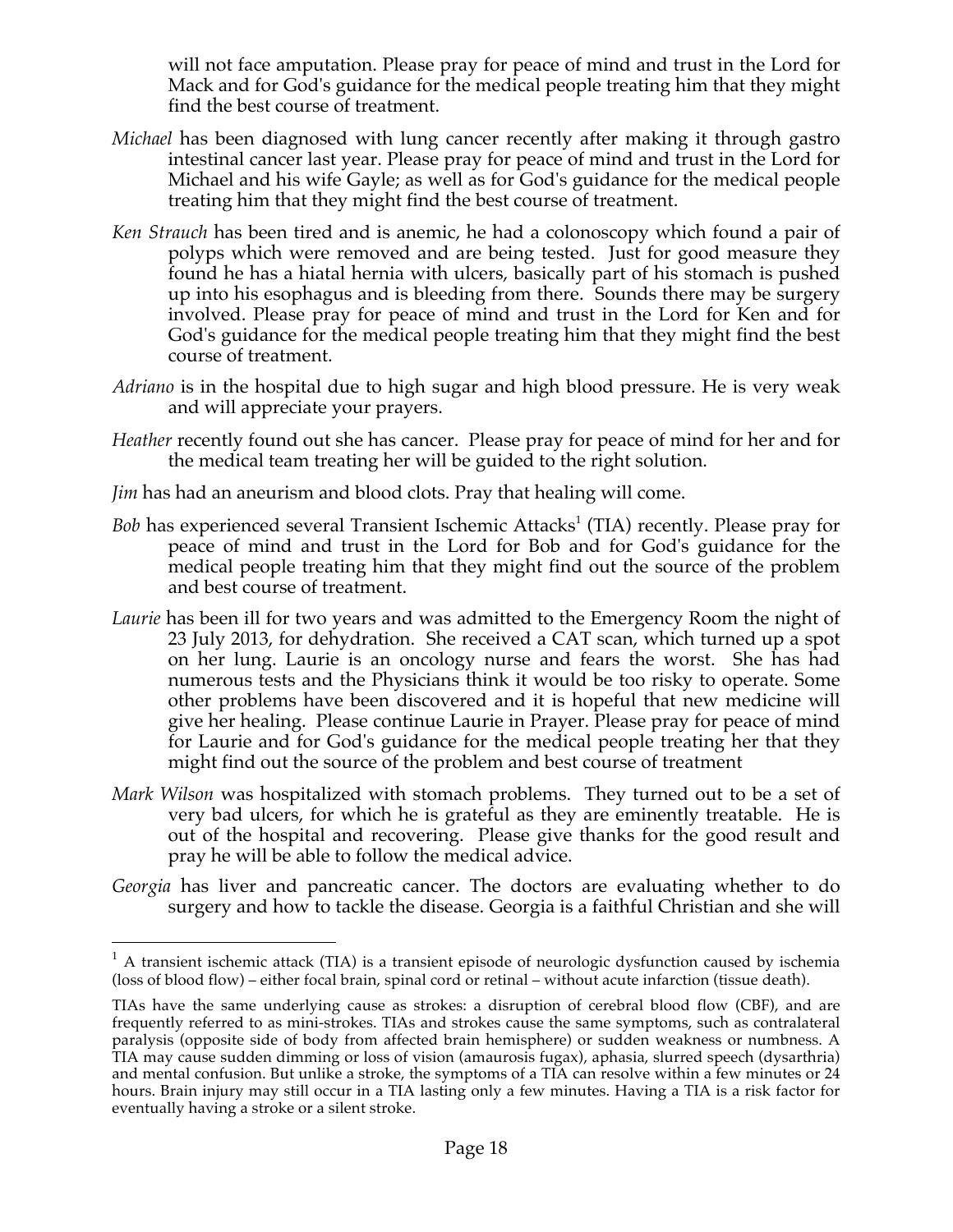appreciate your prayers. Pray for God's guidance for the medical people treating her that they might find out the source of the problem and best course of treatment. Pray also for peace of mind and trust in God for Georgia and her family.

- *Lana's* doctor found something on her lymph nodes and ovaries. Pray for God's guidance for the medical people treating her that they might find out the source of the problem and best course of treatment. Pray also for peace of mind and trust in God for Lana and her family.
- *Sarah* wife of Rev Geordie (AOC UK) has been treating for ovarian cancer. The chemotherapy drugs she haw been taking do not seem to be reducing the cancer cells the way it was hoped. She is going to stop taking them until January 2014; when they will start with new drugs. It is hoped that will shock the cancer into remission. In the meantime, she will be taking Avocet should keep the cells from increasing or multiplying. She will continue building fluid in her abdominal area which will have to be drained. This is turning into a lifetime of treatment kind of thing, rather than a one shot deal. This has been a difficult surprise for Sarah, but she is adjusting very well with God's help. There are a number of drug combinations to try, but she has a hard road ahead. Please pray this new plan for chemotherapy will work and Sarah can tolerate the treatment. Sarah and Geordie both trust all will work out in the end and ask God's help for the interim. They ask He guide them and the medical team treating Sarah and that the team pay attention and do their very best. They both ask you pray they will be able to let God carry all their worry.

#### *Healing*

- *Brian* finished the chemotherapy and final radiation treatment for his upper lung and bronchial area cancer. A biopsy and CAT Scan the week of 9 September 2013, turned out to be a re-occurrence of the cancer in a slightly different location. He cannot have any more radiation, but is on a course of a different chemotherapy, one week on, three weeks off and repeat. He made it through the sixth week of treatment, one on, two off; Brian asks we pray for strength to undergo the new process. He is weak and tired; his spirit remains high. Please also pray Brian will rest and not over extend himself. Please pray for peace of mind and trust in God for Brian and his new wife Mel, so he can rest and gain strength; pray for the medical team treating him to continue to pay close attention and do their very best; pray also he can quit smoking NOW.
- *Mary Thornell* had surgery on 30 October 2013, at the Riverside Community Hospital to remove a huge mass along with about ½ her colon and part of her lower bowel. Mary starts chemotherapy this week and it will go for six months, every other week. Pray for strength and guidance for Mary as she works hard at recovery. Pray for peace of mind for Mary and her husband Jim, as well as daughter Janice and son Jimmy, she begins her recovery. Please pray also for a full and rapid recovery.
- *Luis Martinez* had a heart attack on 1 November 2013. It appears there may be valve or blockage issues, so they ask that you pray for guidance for the medical team treating him. Please pray for proper treatment, full recovery and peace of mind for Luis, as well as for trust in the Lord for him and his wife Selma, and the rest of the family.

*Alwin Jack* has had a stroke and recently has had a relapse. Please pray for those who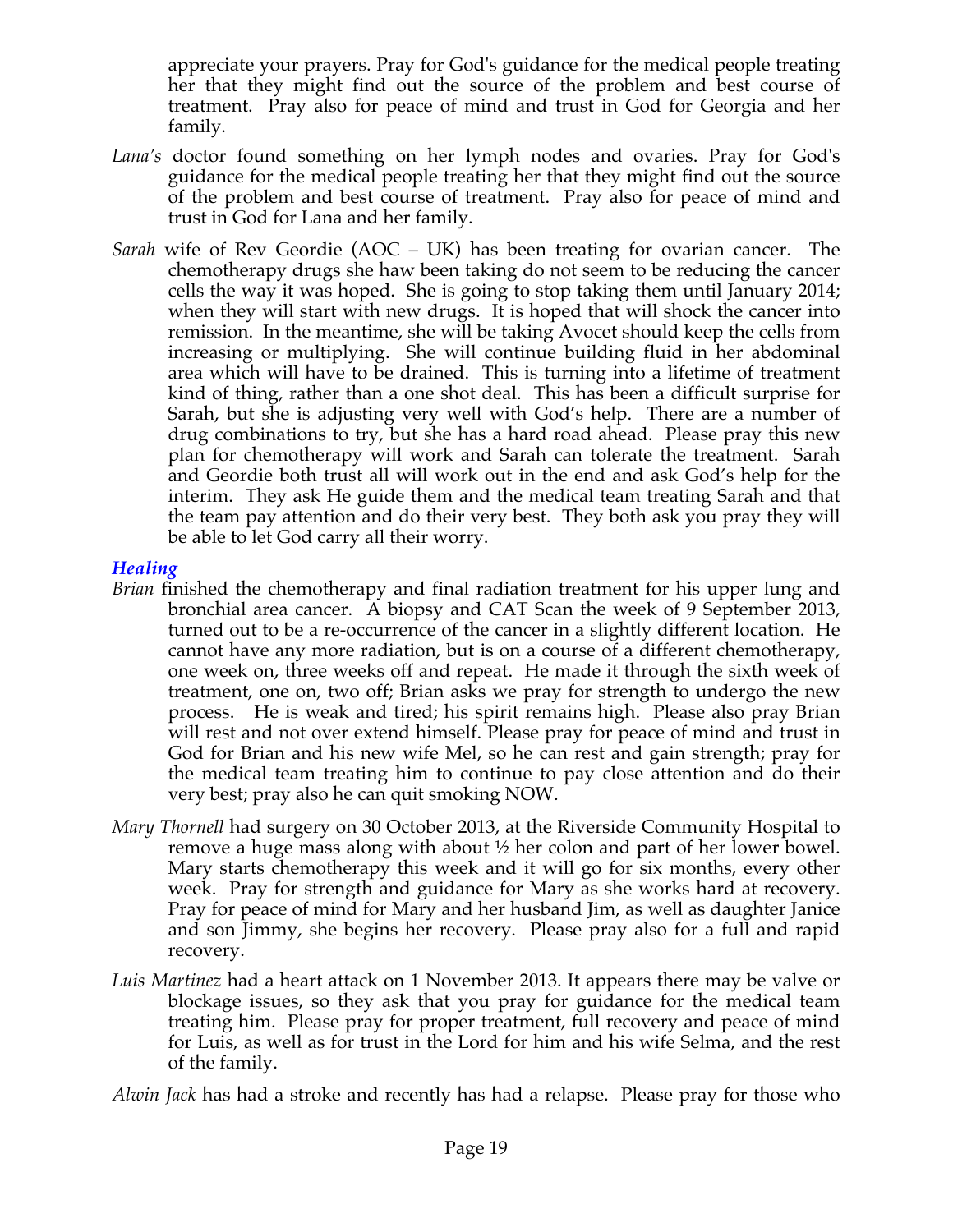treat Alwin that they might chose the best possible treatment and pray for peace of mind for Alwin during the recovery phase.

- *Jere Wolf*, Melanie Zimmer's dad had bacterial pneumonia, which him to go into congestive heart failure. An echocardiogram indicates his aortic valve is narrowed and needs replaced as they say a 1mm narrowing is cause for replacement and he is at 8mm and if it does not get replaced (in California) the vicious cycle of congestive heart failure (CHF) will repeat itself. The doctor also said that the CHF could have made it look as though he had a heart attack, but they think he just went into CHF. His heart function is at 30% down 10% from a few months back. An ultrasound of his remaining kidney shows a cyst. The greatest news is that all the doctors agree that he can fly home, as at first they were saying we would need to drive back and with the stops needed to prevent blood clots it would have taken at least 6 days so the news is good. Thanks again for sharing your prayers with us.
- *Sylvia Lee,* Sandra Lee's mother, had been suffering from undiagnosed kidney failure; doctors finally figured out what the problem was and offered her "hospice care", a second opinion suggested dialysis. She is now on dialysis. Please pray for strength and vitality to return to her and for peace of mind for Sylvia and her family, as well as their continued faith and in God as the Great Physician. They pray for help to listen to God's voice and guidance through this journey together.
- *Carolyn* has Multiple Sclerosis with complications. Pray Carolyn and her children will be close to our Lord Jesus Christ as they and family members help to ease the problems.
- *Jeong* was in an auto accident and sustained a serious back injury. Please pray for a full and rapid recovery.
- *Dale* was hospitalized Sunday 25 August 2013, after a heart attack. Please pray for guidance for the medical team treating him and for peace of mind for Dale and his family.
- *Gil Garcia* developed a bed sore which precludes sitting and is now confined to his bed. Gil has very smooth and delicate skin, please pray for a rapid healing of the sore so he can get out of bed and move around in his chair. Gil spent almost a year in the hospital the last time this happened. His faith and his attitude are almost beyond belief, he is an example to us all. But, we pray this time he will heal quickly. Pray also for his lovely wife Mary who takes care of him. Pray for both of them also for strength to deal with the loss of their son Bernie.
- *Bill* had malignant growth removed from a lip last month and seems to be experiencing a re-growth of the cancer. He asks your prayer for the medical team treating him and for peace of mind for himself.
- *Sarah* was in remission but it has appeared again and she will begin chemo again..
- *Hank* has osteoporosis, which has caused him a great deal of pain and inconvenience in the past few years. Pray for his healing and that his medical bills will be met.
- *Evelyn is* an elderly woman who has had problems with her eyes and is now blind. It appears some sight will return shortly, pray for that to happen!
- *Joanne* has begun kidney dialysis as a result of kidney failure due to extensive chemotherapy. Additionally she cares for an adopted drug addicted baby who is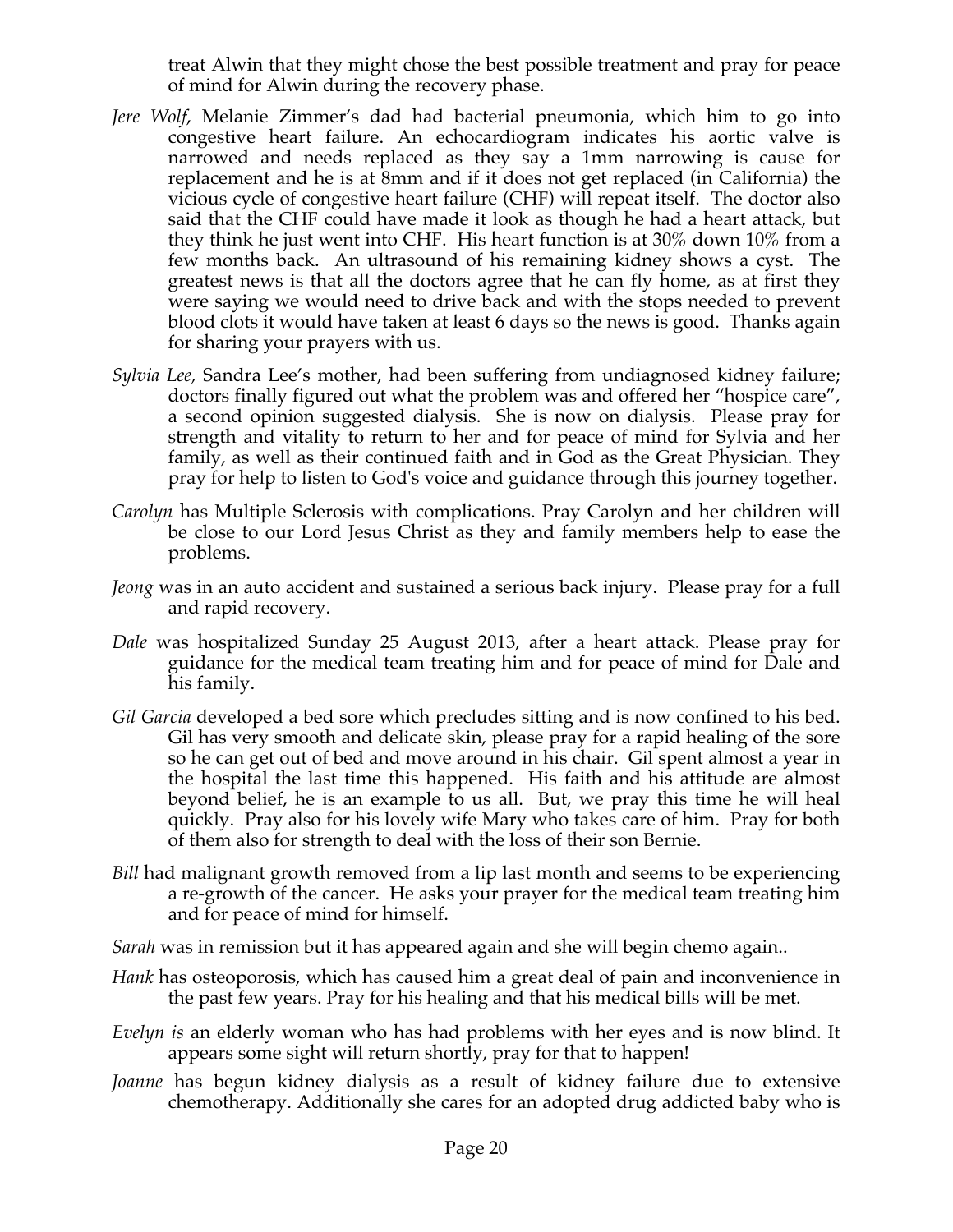now nine years old. Please pray for her to keep her faith, to let the Lord carry her worry and concern and to give her strength. Pray also for those treating her that they might pay attention and do their best.

- *Mr. N. Anand* is in the hospital and is seriously ill. He is being encouraged to pray for repentance of his sins and to depend upon our dependable God for a cure and recovery of his health. Pray that he will be a strong witness for Christ.
- *Jacob* has been going through some dental procedures and has some pain and aggravation with the numbness. Please pray for comfort and strength for him, as well as for guidance for the medical team treating him that they might pay attention and do their best.
- *Jean* fell and broke her ankle in three places. She will be in the hospital for rehabilitation for the next 6 weeks. Please pray for comfort and strength for her, as well as for guidance for the medical team treating her that they might pay attention and do their best.
- *Bud and his wife* for their continued welfare and enthusiasm. Bud has been advised of an aneurism in his heart of a size not mandating immediate surgery. This comes at a time when he has sole care of his wife who recently broke two vertebrae and thereafter sustained pneumonia.
- *Virginia* has Sinus and Allergy problems giving her severe problems. Pray that the Doctor will discover why it continues and find a cure.
- *Steve Thornell* had a brain aneurysm, which was found before it burst. He is home from the hospital and working hard on recovery. He lacks energy from seven days in the hospital. His doctor told him he has to make serious life changes. One of the two main arteries in the back of the head is now completely closed. He must take blood thinners, he has thick blood and recent chemotherapy made it worse. Steve has always operated at 110 percent, he needs help to slow down. Please pray for trust in the Lord and a full and rapid recovery. Pray for peace of mind for Steve and his family.
- *Arlen* is receiving treatment for lung cancer and recently experienced a ruptured colon during treatment. She is alone in Oregon but does have a friend who has traveled a great distance to be at her side. Please pray for guidance for the medical team treating her and for strength and trust for Arlen.
- *Oscar* discovered some time ago he had blood clots in his leg and lung. He has been treated for them and has not been cured. He now will be facing surgery. Please keep him in your prayers.
- *Angela* had an ischemic stroke (clot). Please pray for guidance for the medical team treating her and for strength and trust for Angela. Please pray also that she and her family might put their worries on our Lord's back so she can work hard towards recovery.
- *Nora* had a stroke mid February 2013. Please pray for guidance for the medical team treating her and for strength and trust for Nora. Please pray also that she and her family might put their worries on our Lord's back so she can work hard towards recovery.
- *Linda* has been hospitalized for several days with a gastrointestinal problem. Please pray for guidance for the medical team treating her and for strength and trust for Linda.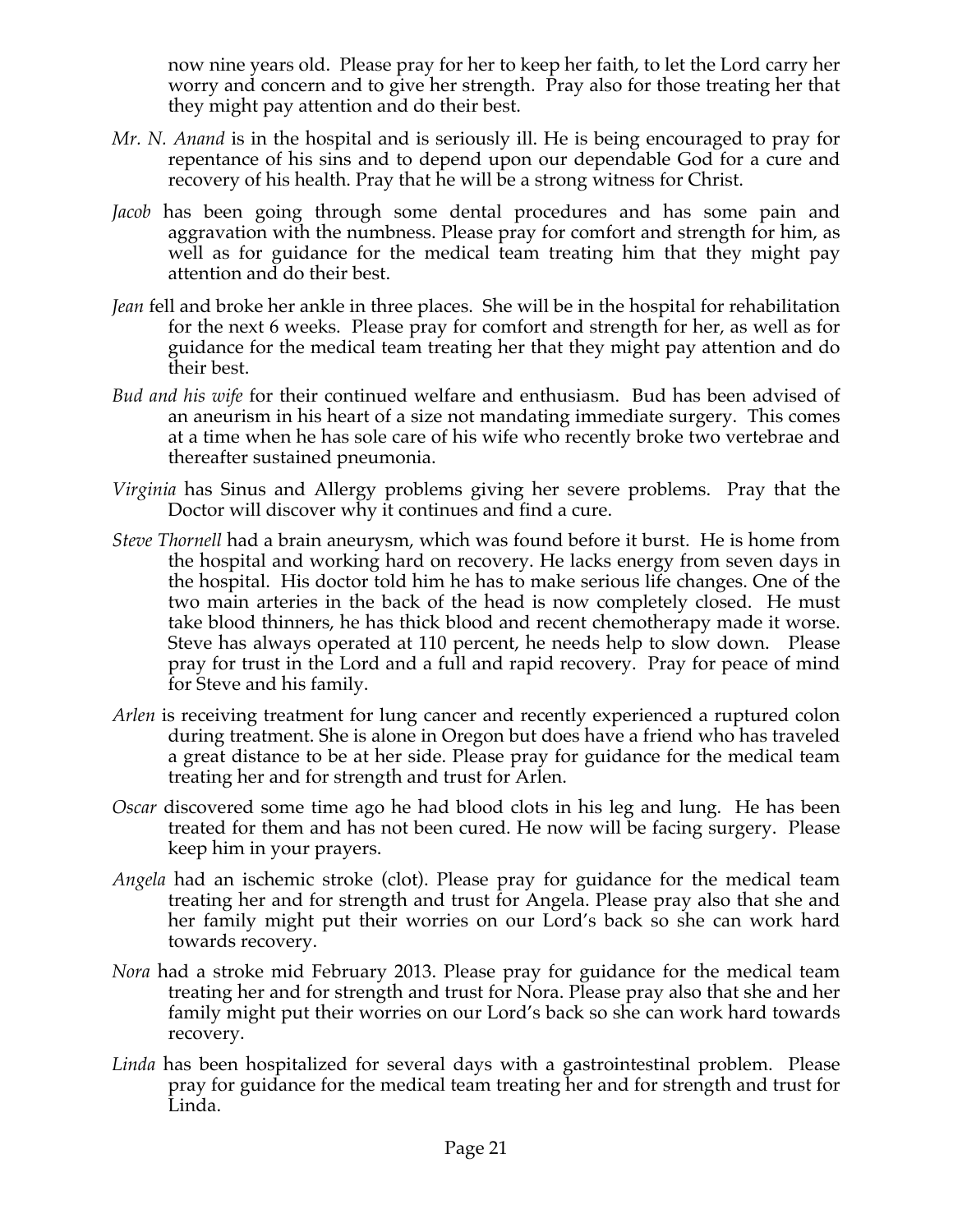- *Dester* is suffering from unknown skin and diseases. Please guide the medical team treating him to find out what the problem is and cure it. Pray also for Dester to trust in the Lord.
- *Lee* has Arterial Fibrillation; the medical people are not sure how to help her. Please pray for guidance for the team treating her and for Lee and her family to make the right decisions regarding treatment..
- *Nell* recently adopted two children and has just been diagnosed with multiple myeloma.
- *Sarah* is recovering from a stroke, but fell and broke bones. Please pray for her peace of mind and rapid and full recovery. Pray for trust in God for her and her family.
- *Mary Lou* has been suffering with seizures. She was in the hospital with a 24 hour monitor and is being sent home from the hospital with two medications and orders to return in 2 months for another MRI to review whatever is going on in her brain. Please pray for guidance for the medical people treating her, as well as peace of mind and trust in God for her and her family.
- *Kathleen* has spent the last two weeks in the hospital. She has been diagnosed with colitis, shingles and possibly colon cancer. Pray she will be comfortable and begin to heal.
- *Rachel* has Mitochondrial Myopathy. This is a hereditary disease of the muscles and they do not have a cure for it. Part of her pain is her family does not believe she is indeed ill, as she appears to be just fine. Please pray her family will learn the truth and be supportive of her; pray also the medical people treating her will find the right measures to minimize the disease. Most particularly pray for Rachel's trust in God.
- *Nicolas* is in the hospital with serious symptoms of a heart disorder. Please pray for peace of mind for him and guidance for the medical team looking for the cause and cure.
- *Mrs. Baek* an elderly women fell and injured her spine. Doctors cannot repair the spinal injury due to her age. She fell again the morning of 12 December 2012, breaking her collar bone which is also untreatable. Mrs. Baek is in severe pain and will appreciate your prayers.
- *Juanita* is a young girl who was in a coma because of a blood disease. She has not come out and is gaining strength. They are awaiting results from blood samples. Her family thanks you for your prayers and asks that you continue.
- *Barbara* had a accident while cooking and the pressure cooker blew up in her face, causing second and third degree burns over her face and upper body. Because of this she has incurred kidney problems and may need a transplant.
- *George* had foot surgery. Please give thanks for the surgery and pray for a full and rapid recovery.
- *Nellie* is in the emergency room of a hospital in a great deal of pain. Please pray for peace of mind for her and guidance for the medical team looking for the cause and cure.
- *Lauralee Meade* underwent a lumpectomy on Friday after Thanksgiving. A further anomaly has been discovered and she had additional preventative radiation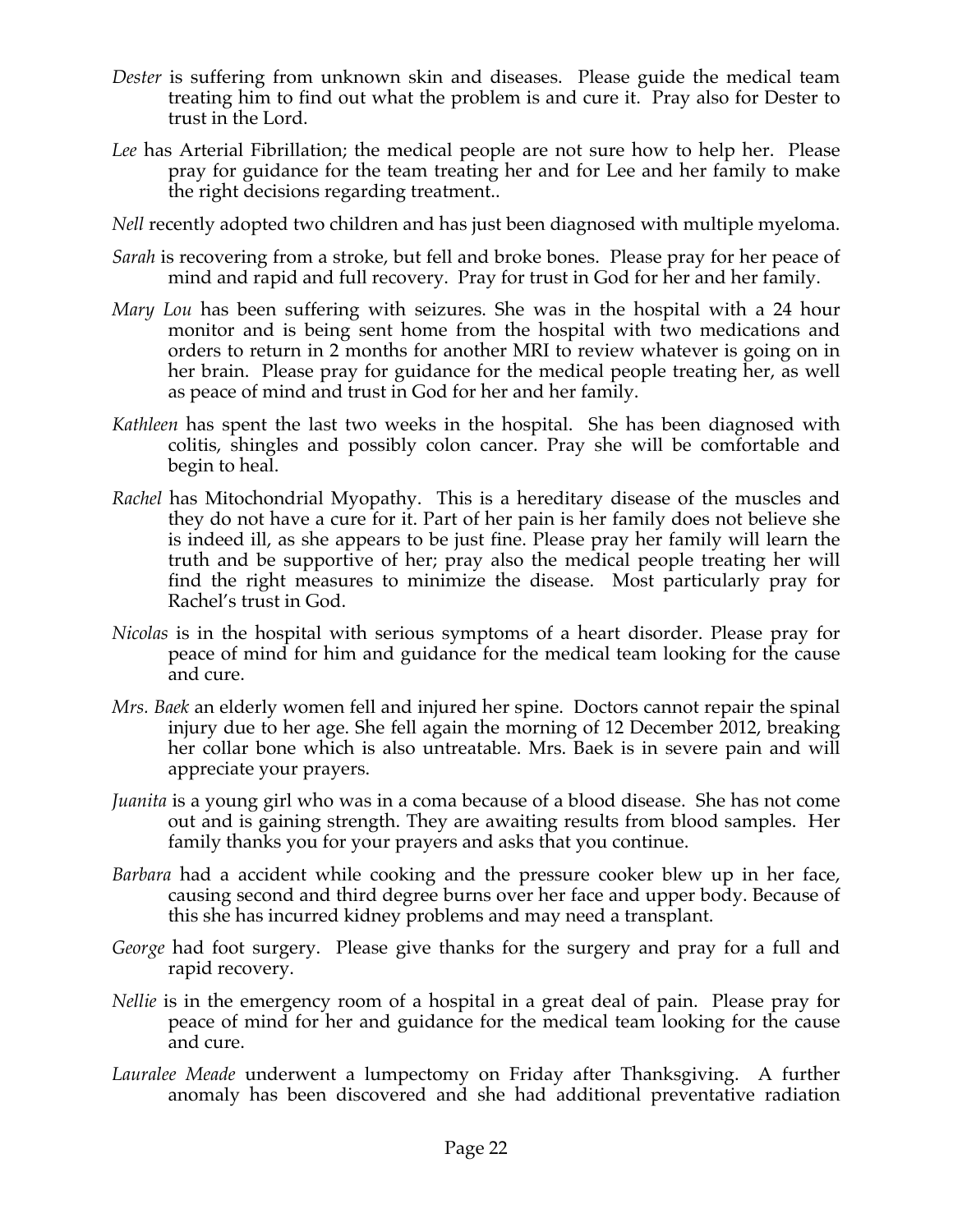treatment. Please pray for a complete remission of the cancer. Pray also Lauralee will maintain her great attitude and trust in God.

- *Kevin Gerhart* discovered cancer on his neck. He underwent radiation and chemotherapy. Please pray for the medical team treating Kevin that they might pay attention, do their very best and find the source; that the treatment might be successful and he might live a long and healthy life to His honor and glory. Pray also for trust in God and peace of mind for Kevin, his wife and family.
- *Bill, Sara's husband,* had a third abdominal surgery on 22 November 2011, to remove a tumor. Bill is doing better keeping the doctor's instructions, for which we are all grateful, including taking chemotherapy once a day for two more years. He has radically decreased the consumption of alcohol and eating at least mostly properly. Please pray for help for him to continue do all this. Please pray also that Bill might turn his heart outward to help those around him, as well as live a long and healthy life to the honor and glory of God. Pray also for peace of mind for Bill and his wife Sara.
- *Kay Denton* (Mrs. Kay) has had a chest infection, perhaps viral, but seems to be getting better. She actually sent an iMessage last week, but did not hang around for a response a minute later! Please pray for continued peace of mind for Mrs. Kay and her family. Give thanks for her trust in the Lord and her positive attitude.
- *Matt Alcantara*, age 15, came back with ZERO SCANS again in December 2013! Matt has Osteosarcoma (bone cancer), a very rare and often lethal form of cancer with limited treatment options. This is a disease that is about 90 percent fatal in a couple of years. He has no hip joint on one side, but he walks and swims! Courage? Guts? You bet! Please also give thanks for the great faith of Matt and his entire family. Their faith and trust is a wonderful example for each and every one of us. But, now is not the time to stop praying. Actually, it never is the time to stop praying!
- *Judith Clingwall*, is afflicted with Multiple Sclerosis (MS). She is currently in Laurel Place, an extended care facility in Surrey, British Columbia. Judith's condition has worsened recently. Please pray for her to take an active part in her own life, for her strength, peace of mind, trust in God and remission of the disease so she might return home to her family. Pray also for strength for her husband Martin as he deals with all the problems and stress of Judith's situation.
- *Vince (age 15),* reoccurrence of Osteosarcoma, recent testing found a nickel sized tumor in his lungs. The doctors are consulting with a specialist in Houston. Please pray for guidance for the medical team and for peace of mind for Vince and his family.

#### *Thanksgiving and Continued Healing*

- *Erica* had surgery on 7 January 2014, with ten surgeons and a huge surgical team for what is estimated to be a ten hour operation for a non-malignant brain tumor. They got most, but not all of the tumor, things seem good for now. Please give thanks for the surgical team paying close attention, doing their very best and for a good outcome. Pray for peace of mind for Erica's family as healing and treatment continues.
- *Otto* had massive blood clots in both lungs and a smaller one in one of his legs, treatment worked and he is recovering at home, he tires and is still on medication, but able to sleep and be free from hospital routines. His family and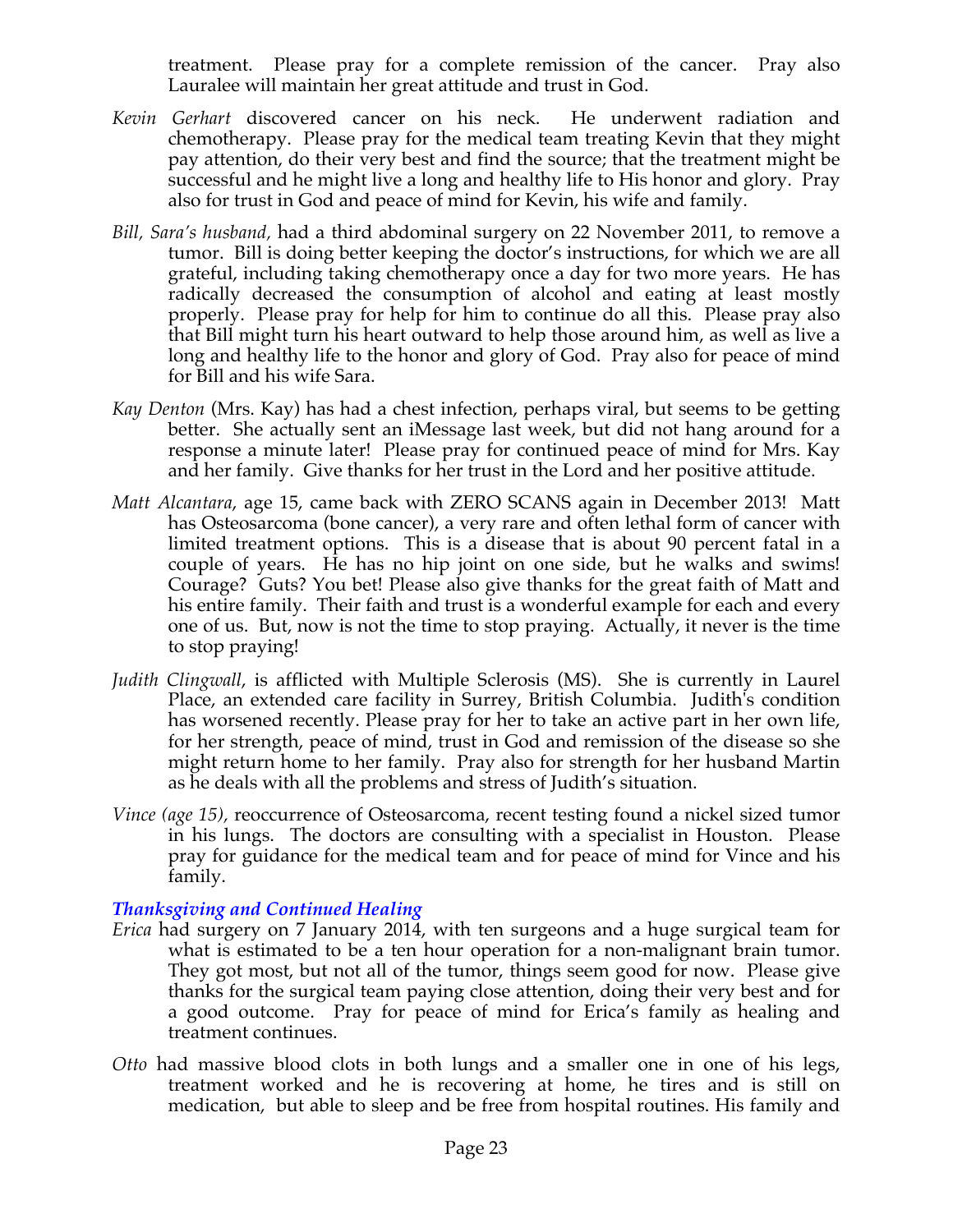friends thank you for your prayers. Please pray for peace of mind and trust in the Lord for Otto, as well as for his family, and for continued recovery.

- Please join together in thanking the Lord for strengthening *Christopher*, a young man with psychological problems who departed meds to a bad effect, for his maintaining healthy discipline the last six months, and join together in praying that he continue to be infused with strength and rationality.
- *Pat* underwent successful major heart surgery on 25 September 2013. Please give thanks for the successful outcome and pray for continued healing and a complete recovery for Pat.
- *Jane*, US Army Korea, had a tumor. She returned to the CONUS, underwent five hours of surgery which went exceedingly well. The tumor came out completely, on the surface it appears non-malignant, testing will be done to confirm. Please give thanks for the surgical team doing a great job and the great result. Pray for a complete recovery for Jane.
- *Dennis* has heart problems; now the medical people treating him discovered a large mass on his liver which turned out to be a cyst, just like Kathy above! Please give thanks for this great development and pray for peace of mind and trust in the Lord for Dennis and for God's guidance for the medical people treating him that the contemplated surgery might go well.
- *Dwight* had major oral surgery, for which he gives thanks. He is recovering slowly and asks your prayers to speed the process.
- *Joyce* broke her left leg and sprained her right foot in a fall and had surgery the morning of 24 July 2013. She asks you to give thanks for the surgery having gone well and asks you also pray for her continued healing, she will be spending several weeks her right leg in a walking boot and several months with her left leg in a cast.
- *Mike* was very ill in hospital. He is doing much better now and his family asks you to give thanks for the miraculous recovery. Mike is a veteran who has served his country when she called. Please pray he will open his heart to God so He can make Mike's crooked road straight and pull him towards the summit rather than to the pit.
- *James* had surgery the morning of 4 April 2013 at Cancer Treatment Centers of America which appears to have gone well. The pathology report found the high grade carcinoma cancer was confined to the bladder. There was no sign of cancer in surrounding areas, tissues, organs, etc. The Sovereign King of heaven and earth has blessed Jim immensely; he will not have to endure chemo or radiation, he will continue with various tests and see the physicians. Please give thanks for the good result and the work of the surgical team paying attention and doing their very best. Pray for James' continued recovery and for him and his wife Dawn to be able to put their worry and concern on His Back.
- *Jeff* had successful surgery on Monday 4 March 2013, at Vanderbilt Medical Center to remove his esophagus as the doctors felt this is the only remedy for precancerous and cancerous cells in his esophagus and stomach. Please give thanks for the successful surgery and pray that his pain level will go down and he will recover quickly. Pray for Jeff and his family to keep their faith in God and let him carry their worries.

*Rick* is recovering from hip replacement surgery in the middle of February 2013.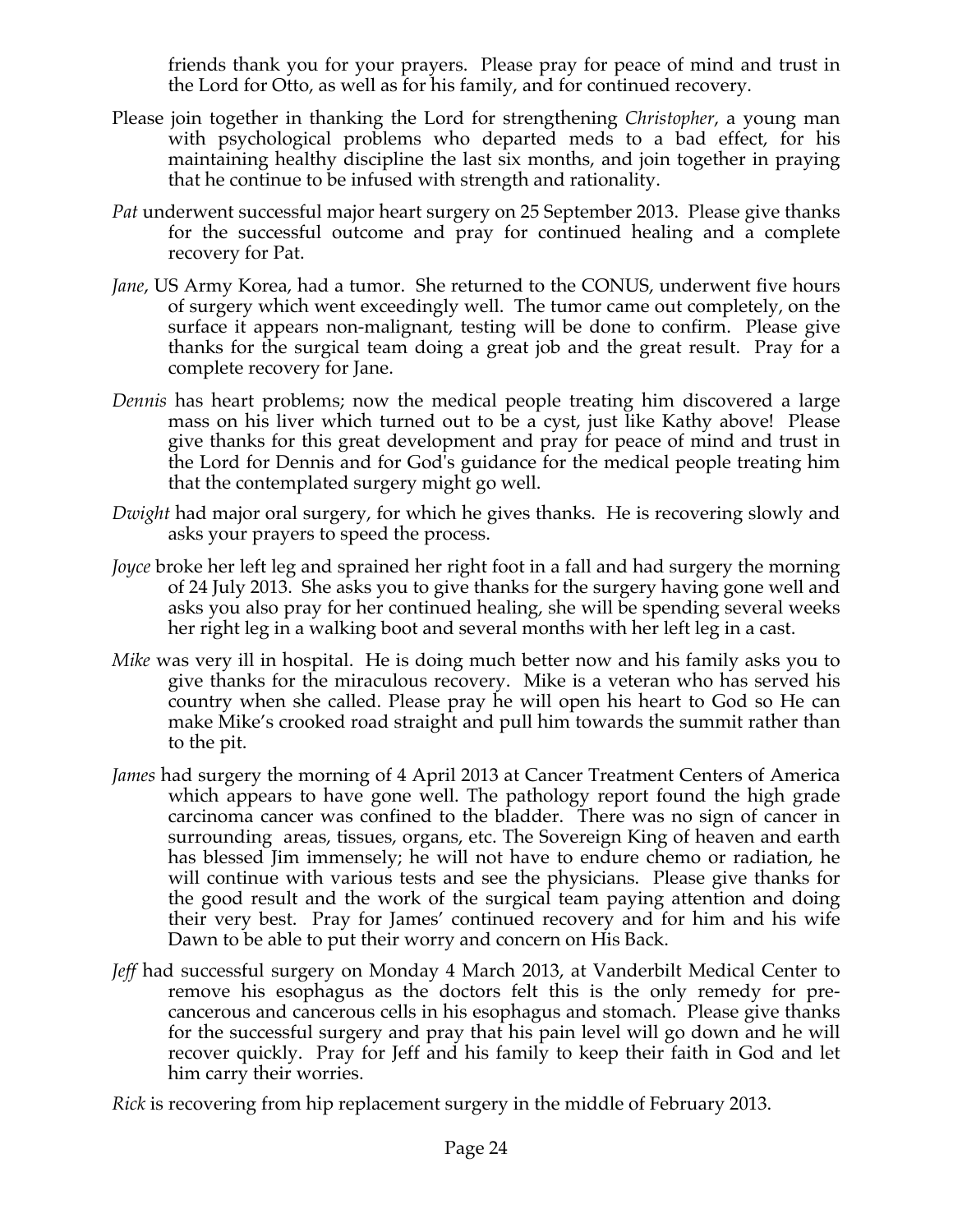- *Buzz Baron* had C5-6 surgery the morning of 3 March 2013, which went well. Please give thanks for the surgical team paying attention and doing their best and for a good result; pray also for a full and rapid recovery.
- *Karen* had surgery the afternoon of 1 March 2013 to remove a spot on her lung; the surgery went well and the spot was benign. Please give thanks for the great result. Pray also for continued trust in God and peace of mind for Karen, as well as a rapid recovery.
- *Dick*'s left arm was amputated after treating for Merkel Cell carcinoma over a year. He is now believed to be cancer free and is waiting to be fitted with an artificial arm. Please join Dick and his family in giving thanks to Our Lord Jesus Christ for his recovery as well as for their trust in God.
- *Traci* had surgery colon cancer on 27 December 2012. The surgery went very well and she appears to be cancer free. But, she had a pulmonary embolism and another clot in the artery to the spleen which will keep her in the hospital for at least several days. Traci is beginning to be weary of her medical situation. Please pray that she will not become despondent. Pray that she will open her heart to God's Grace that He might enter in to her heart and strengthen her.
- *Bob Smouse* had shoulder surgery on 28 November 2012. He would appreciate your thanksgiving prayers. While the surgery apparently went well, he is still in pain and would also appreciate prayers for continued healing and the pain to subside. He promises to work very hard on recovery therapy.
- *Carol Stone*, the sweet wife of Mike Stone, recovered far better than expected from a severe brain bleed, but fell recently and broke her hip.

Please pray for peace of mind and trust in God for Mike, guidance for the medical team treating Carol and strength for Carol as well as faith and trust. No one can ever understand the why of these things here on earth. Sara who passed this request on asks that you pray in both faith and hope.

#### *Business*

*Mark's* business is in difficulty. He works in a shrinking field, of which he is one of the country's true masters, but there is little work available. He asks that you pray that he can find a way to survive in his industry, which he loves and needs his talents. Pray he can find new sources of business and new ways of doing things, perhaps someone to partner with to better use his talents. Pray also for those who work for and with him that they might do their best to help.

# *Employment*

- *Chris* and several others at his firm were let go after many years of faithful service. Please pray that they might find a company that can use their considerable skills and dedication to their mutual benefit. Pray also for those who remain behind that they might find peace in the confusion caused by the departures.
- *Doug* recently became unemployed from his job of 18 years. He has been applying for jobs, but unable to get one at this time. His wife is working; this is not enough for the family. Please pray he will find employment with a firm that will be able to use his considerable skill and hard work to benefit both the firm and the family.
- *Catherine and Lewis* are at a low ebb due to a struggle for employment. Your fervent prayers will be appreciated.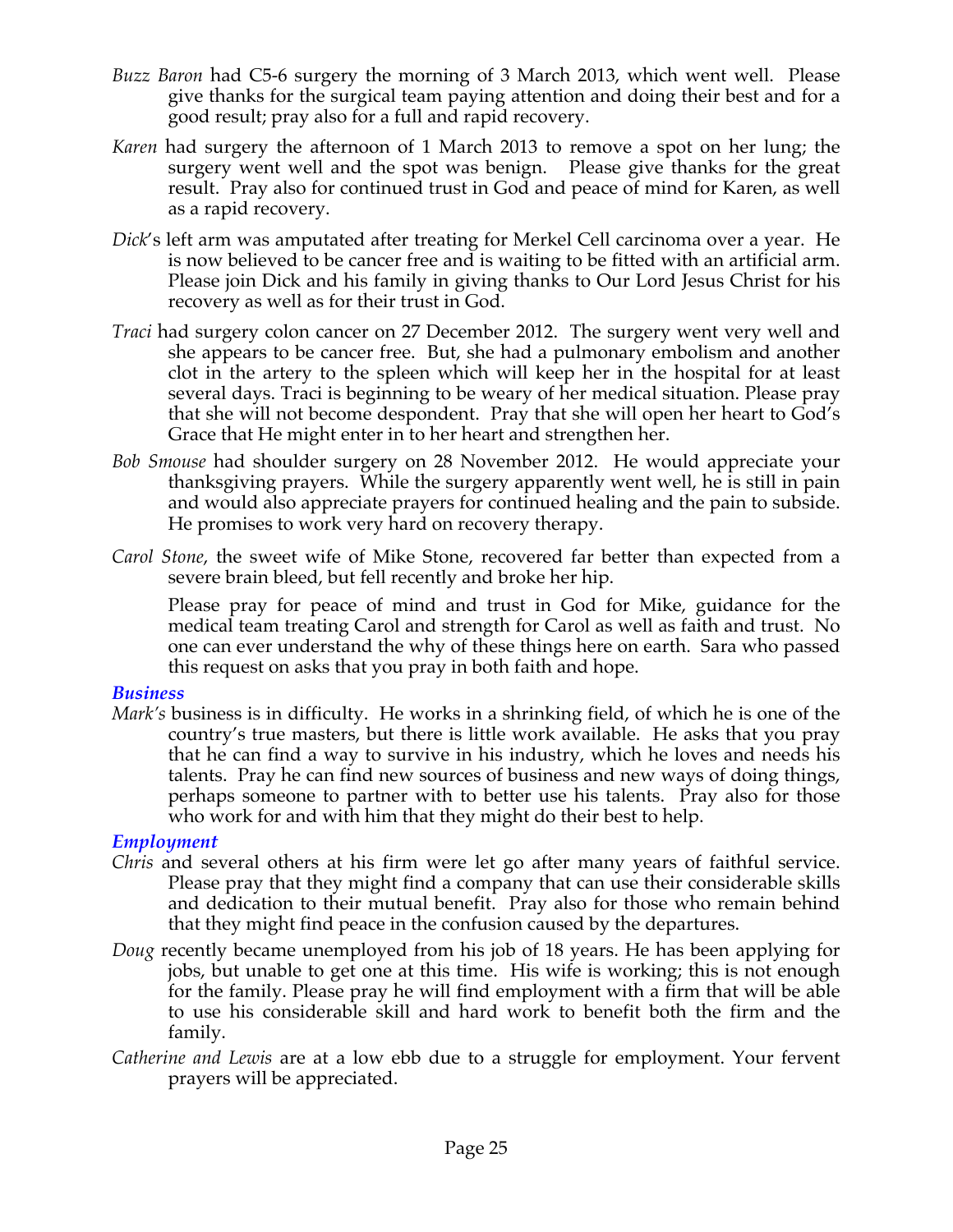- Lori is considering a potential change in her employment. Please pray for God's guidance in considering all aspect of her potential work.
- *Rodriguez Family* are looking for work. It seems many obstacles have been put in their way of finding employment. Please pray they will find employment with a firm that will be able to use their considerable skill and hard work to benefit both the firm and the family.
- *Sarah* is concerned about the future with her company. She would appreciate prayers for her continued employment and that her firm might find more and better ways to use her considerable skills.

### *Financial Guidance and Healing*

*David and Lorna* are having financial problems. They are trying to find a smaller home which may be more affordable. *Lorna* has had an ongoing battle with brain cancer, her trips back and forth to the hospital have drained their finances to the point they sometimes struggle to have enough food in the house. Pleaser pray for Lorna's healing and guidance on how they might handle the financial difficulties in which they have found themselves.

#### *Guidance*

- *Stephanie* seems to be very deeply into post partum depression after her baby was born prematurely. Please pray for her Mother in Law who is going a great distance to help Stephanie and her new Grandson. Pray that Stephanie will be able to direct her attention outward, rather than inward.
- *William* is an elderly man living with his Son and Daughter in-law. William is causing trouble in the family because of his demanding ways and continually using bad language. The family is at wit's end to know how to handle him and will appreciate your guidance and prayers.
- *Caitlin* is in the grip of the Prince of Darkness; she thinks there is escape from reality in drugs. The saddest part is that reality is not as she sees it. Her family is despairing as they can do nothing to help her and ask that you pray for the Holy Ghost to enter into heart and show her the need for change before it is too late.
- *Nathaniel* is in spiritual turmoil. His family and friends will appreciate it if you will keep him in your prayers for him to find the root of his trouble and accept God's help to heal his heart.
- *Sam* and her *two children* that have been living in a shelter and are to lose their place there. Please pray a place will be found they can stay in and recover.
- Please pray *Darlene* will surrender her life to Christ.
- *Norrie* is facing daily exams in the weeks ahead. Pray for calmness and concentration and to do the best possible.
- *Jonathan* is addicted to drugs. He is now in jail awaiting trial. His parents and friends will appreciate it if you will keep him in your prayers for him to find the root of his trouble and accept God's help to heal addiction.
- *Beth* is suffering from ungodly treatment in her marriage. Please pray God will guide her in her behavior, actions and thoughts that she might be able to lead her husband to God so her marriage might prosper to the benefit of them.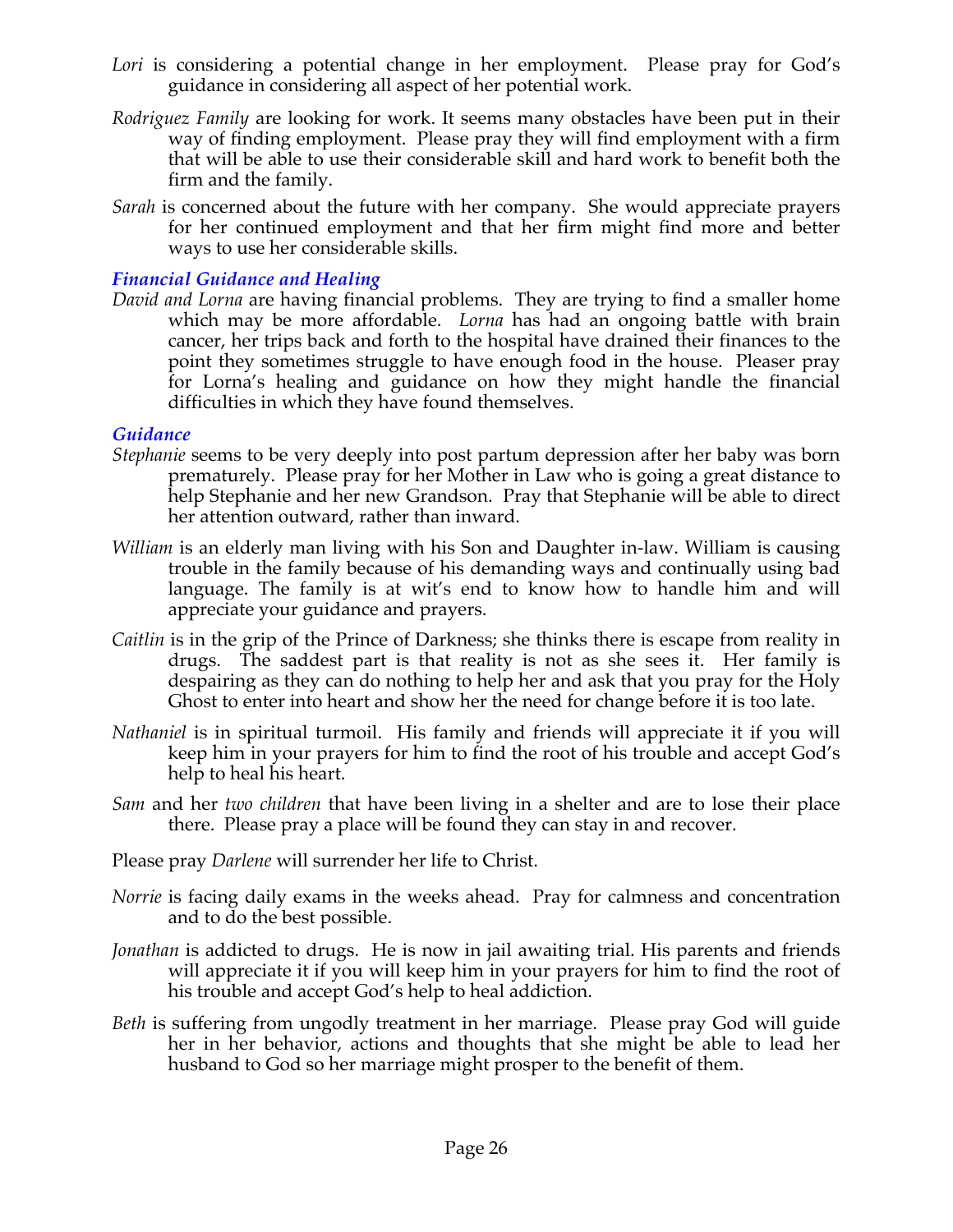*Brandon* a young man from a Christian family who married a year ago and almost immediately became estranged from him family. As a result he has had a serious problem with keeping the civil law. Please pray for Brandon that he will return to the Lord and the many problems will be eventually settled. Pray the hurt he has caused so many will be helped with our Lord's care and love.

*Dennis* has some decisions to make and will appreciate our Lord's guidance.

- *Earl* to read and understand Scriptures he has been given.
- *Jeanette* has had many members of her family die from diabetes and several are near death now. Jeanette does not know the Lord and is despondent and perplexed about her family and herself. Please pray she can open her heart to allow the Holy Ghost in to bring her knowledge and understanding.
- *Christy* just lost her sister in an automobile accident; this follows closely the loss of two family. Please pray she can let our Lord Jesus Christ carry all her sorry, worry and care at this extremely difficult and stressful time.
- *Dr. Elizabeth Raj* is teaching a biblical approach to the psychological problems facing many in our society today. She is battling against the growing influence of worldly psychology adopted by the churches themselves. Elizabeth constantly stresses answers are found between the covers of that precious Book, the Holy Bible. Please pray for encouragement, strength, fortitude and courage for her.
- *Daniel and Danielle* are experiencing family strife as a result of custodial issues with a daughter. Please pray they and those they strive with might look to the child's best interests in their time of difficulty and disagreement; to work for her best interests and not use her as a weapon amongst themselves.
- *Abigail* is a teenager who has behavior problems. She feels she is in an area of mental darkness. Please pray that she might look to God for help and not within herself.
- *Sara* asks that you pray for guidance for her as she deals with the stresses of her family and life. Pray that she can separate those things which she can affect from those things which she cannot and give her grace to accept that she cannot do everything and can only change those things within her control. She asks for God's help to grow her business while keeping up with the needs of her mother and husband and healing her own problems.

*Jacquie* to open her heart to God and accept His Love and Grace.

*Hap* asks you to pray he might be able to trust God will help him make the right decisions at the right time and not to worry uselessly, to change those things he can change, accept those things he cannot change, sleep well to be able to do the correct things with a clear head and that he will open his heart to the Holy Ghost.

# *Consecration*

*Rev Roy Morales-Kuhn* will be consecrated as a bishop on 19 January 2014, at Canterbury Chapel in Alabama. Roy will be the Bishop of the Diocese of the Midwest. Please pray for guidance for him as he takes up this responsibility and ask the God to send the Holy Ghost into his heart for strength and singleness of purpose. Roy is a great man, but this job needs God's Help; with it he will prevail.

# *New Minister*

*Bishop Eduardo Dominguez* of the AOC travels to Peru later this month to ordain, God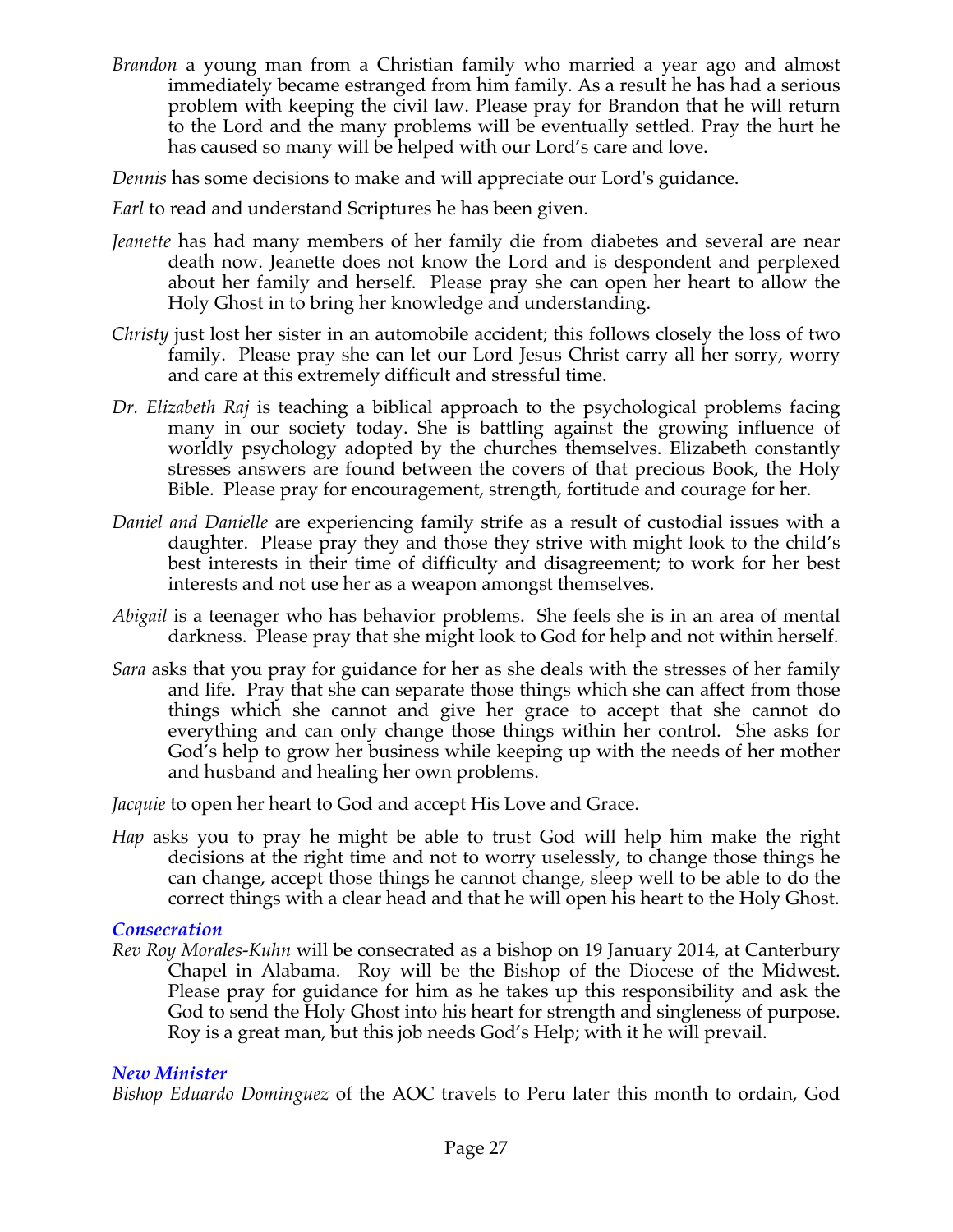willing, on 26 January 2014, two men to the presbyterate (ministry or office of priest) of the Church of God Renato de la Jara and Antonio Garabito. He will be assisted by the Rev Brian Gomez, of Arequipa. Brian is a long standing member of the AOC who introduced Bishop Neel to the AOC.

*Don Fultz* was ordained on 15 December 2013, at St. Peter's Anglican Orthodox Church in Statesville, North Carolina, by Bishop Jerry L. Ogles. Please pray for Don to do his very best at fulfilling the special responsibilities he has taken on and give thanks for his commitment.

### *AOC Congregations*

- *Rev Paul Thompson,* pastor of Christ Anglican Church (AOC) in Oakland, Iowa, asks you pray for the Holy Ghost to enter the hearts of their congregation that they might find better ways to serve our Lord and bring the Word to those around them.
- *Rev Rick Reid* asks that you pray for Saint Andrews Anglican Church in Newton, North Carolina. They would like to see their congregation grow to the point is it selfsustaining and vibrant. The congregation asks that you pray for the Holy Ghost to enter into their hearts and inspire them to do their best to further His Will.
- *Nathan* in Wake Forest, North Carolina needs God's Help to find others who are interested in having a Bible believing Church in the Anglican tradition. He would like to develop a congregation to associate with the Anglican Orthodox Church.
- *Saint Joseph of Arimathea Anglican Orthodox Church* is under a lot of stress. We all are, but they need even more prayer. Rev Roger Jessup, their wonderful minister, is pressed by the duties of a primary care giver, in addition to all the worries of this world. They have one of their family's primary breadwinners who will be soon unemployed, absent His intervention. Roger's niece will lose her job at the end of the year when her tech center shuts down. As Rev Roger said so eloquently, "We must pray for those who mean us harm and deprive us of our property are our enemies: Our LORD has so commanded us." We must pray they will see light and cleave to it while turning their backs on the Prince of this World. Equally important, we must pray that the Lord will raise up a political leader from among us as He has done in the past. Pray also for trust in God for each member of the parish and for them to find economic relief.

# *Armed Forces & Contractors*

Airman Donny Patton (Hulbert Field, Florida), Jordan (USMC – Fleet Marine Force - Pacific), Trevor (USAF - KC-10 Boom Operator – New Jersey), Trevor (USN – Whidbey Island, EF-18 Pilot), Kurt Thomas (USN – Camp Foster, Okinawa)

#### *Thanksgiving*

*Tuck Arnold, Albert Esquivel and Alan Ridenour* give thanks for safe travel to London this past week.

# *Persecuted*

Around the world, Christians are under attack, not only in the Muslim world, but from Hindus and others in India. Also, they are under continual attack in the name of "Separation of Church and State" in the western world, as it becomes actively atheist or pro-devil buddy. Please pray for God's guidance and protection for all persecuted Christians and those around them.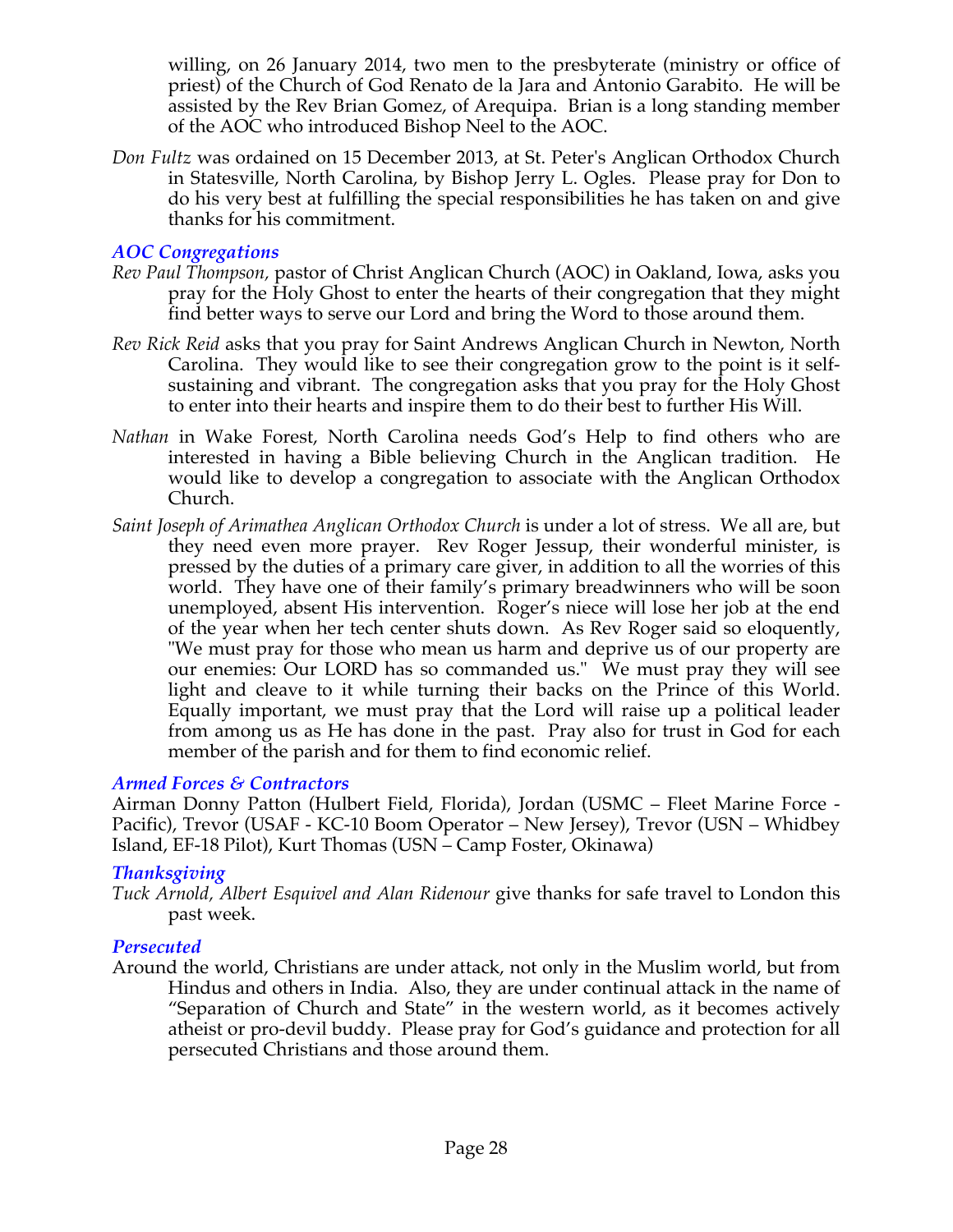# *Various Special Requests*

- This is a horrible time for the *people of India, Christians in particular*; they are having problems with Hunger, Bank Closings, Transportation and Schools not functioning. Pray for the Leaders and Members of our Church in Eluru Andhra Pradesh. Pray their basic needs will be met and God will be close to them in this time of need.
- *Lisa* discovered her 9 year old daughter *Mariah* had been raped. This is in the court system now and we know that prayers are needed for this family. "The effectual fervent prayer of a righteous man availeth much" James 5:16 Lisa says she feels the power of your prayer in God's hand on her heart.
- Please pray for *all the people of Egypt*; Bishop Mouneer Anis of Egypt is asking your prayer as the supporters of the deposed Mursi government, with the support of the United States government, have been attacking Christian churches--Anglican, Catholic and Orthodox. They destroyed the car of Anglican priest Rev. Ehab Ayoub. The people of Egypt, the people of the United States need our prayers, even more so the people of the Muslim Brotherhood that they might repent of their evil and know God so the rest of the people may live in peace.
- We ask that you pray, please ask God that the Holy Ghost might give you insight into how you might make the lives of your friends and family better. Remember helping others is not just those who you don't know!
- Please join us in praying that the *Free Teen Guitar Class* will be continue to be an opportunity for God to work in the lives of the kids and their families. Please ask God to guide the class to new opportunities to make Him known to others. Help us to let the love of our Lord shine through us into their lives, putting Him first, so that He might enter in to their hearts and lives.

#### *Question that only you can ask*

What would you like to know about our history, what we believe, what we do or how we operate? Hap is looking for material for the continuing education class and *Thought for the Day* material. Help us help you. Please send your question to Hap so we all can get an answer. Just because you don't know the answer to your question doesn't mean you are the only one who doesn't know. But, if you don't ask, no one will know.

#### *I'd like to get a different point across or announce something*

If you have a different point of view, I would be happy to give you room to get your point across. While this publication is my perspective on events, I recognize not everyone may agree and that some people would like to express their own opinion. If you want to write something, please forward your item to Hap (with a note as to whether or not you would like editing help) to: hap@faithfulcenturion.org.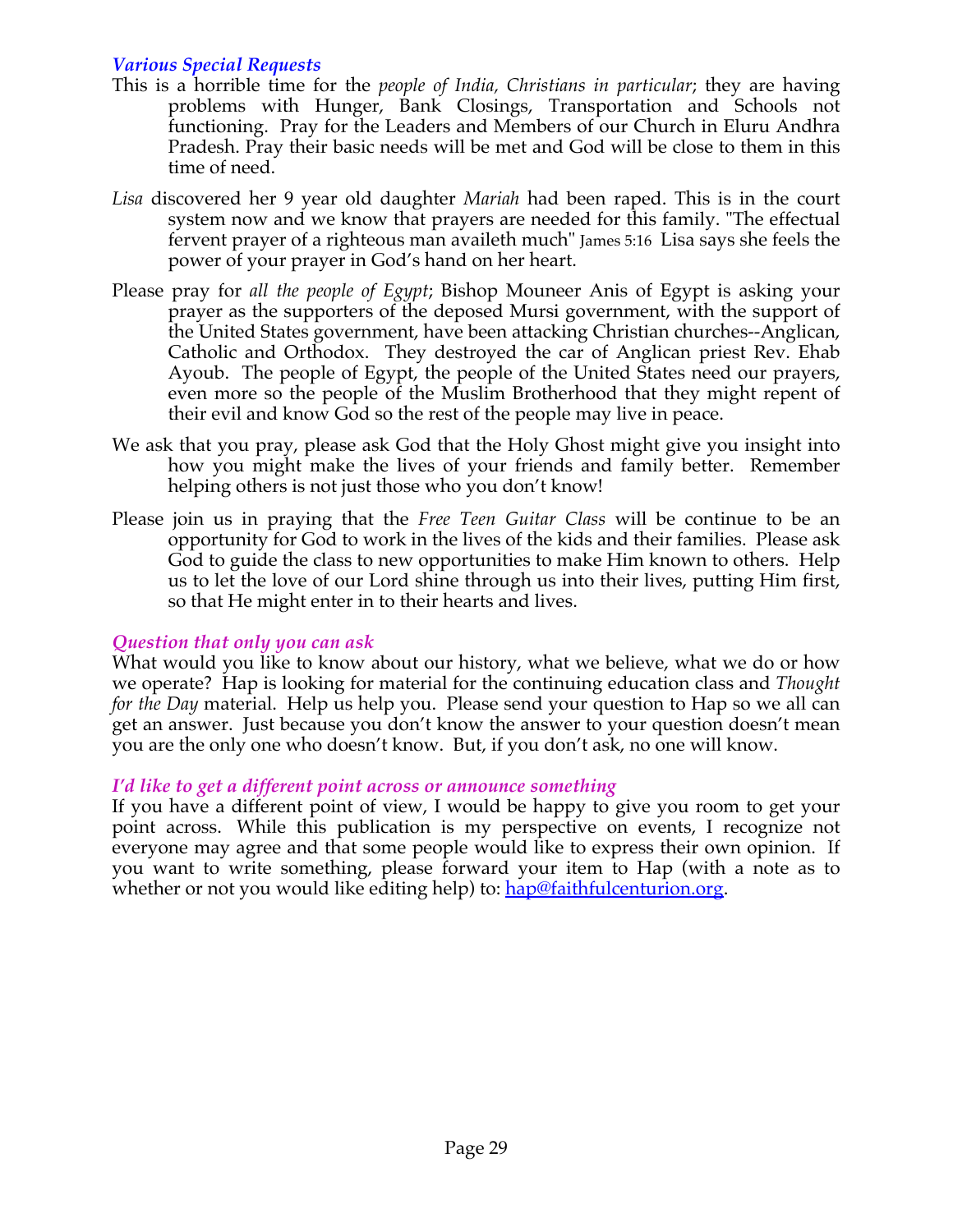### *Robert E. Lee's Birthday*

The more you read about Robert E. Lee, the more you will come to appreciate his



greatness as a human being and the forces that tore at him during the Civil War. For him, the war was not an issue of slavery, which he felt was not only wrong, but at its natural end in the United States. For him the issue was the rights of states and the republic.

Gen. Robert E. Lee's birthday is a legal holiday in North Carolina. North Carolina in 1892 made the birth date of Robert E. Lee a legal holiday in the State. Like Washington before him, he led Americans, including North Carolinians, in battle in their second War of Independence in defense of their homes, inalienable rights and liberty. He considered his State of Virginia as his country, and the South as his home.

Explaining his actions in a postwar letter to R.S. McCulloch Lee wrote:

*"Every brave people who considered their rights attacked and their constitutional liberties invaded,"* it ran, *"would have done as we did. Our conduct was not caused by any insurrectional spirit, nor can it be termed a rebellion; for our construction of the Constitution under which we lived and acted was the same from its adoption, and for eighty years we had been taught and educated by the founders of the Republic, and their written declarations, which controlled our consciences and actions. The epithets that have been heaped upon us of "rebels" and "traitors" have no just meaning, nor are they believed in by those who understand the subject, even at the North…"*

General Dwight Eisenhower said of him in 1960:

*"General Robert E. Lee was, in my estimation, one of the supremely gifted men produced by our Nation. He believed unswervingly in the Constitutional validity of his cause….he was thoughtful yet demanding of his officers and men, forbearing with captured enemies but ingenious, unrelenting and personally courageous in battle, and never disheartened by a reverse or obstacle.*

Through all his many trials, he remained selfless almost to a fault and unfailing in his belief in God. Taken altogether, he was noble as a leader and as a man, and unsullied as I read the pages of our history. From deep conviction I simply say this: a nation of men of Lee's caliber would be unconquerable in spirit and soul."

British Field Marshal Garnet Joseph Wolseley said of Lee:

*"I believe he will be regarded not only as the most prominent figure of the Confederacy, but as the Great American of the nineteenth century, whose statue is well worthy to stand on an equal pedestal with that of Washington, and whose memory is equally worthy to be enshrined in the hearts of all his countrymen." This estimate is based upon a criticism of his character as a man, a soldier, and a Christian citizen. As a thinker and man of intellectual powers little has been said of him, and yet, intellectual power, associated with moral purity, are the true spring of greatness." After Virginia*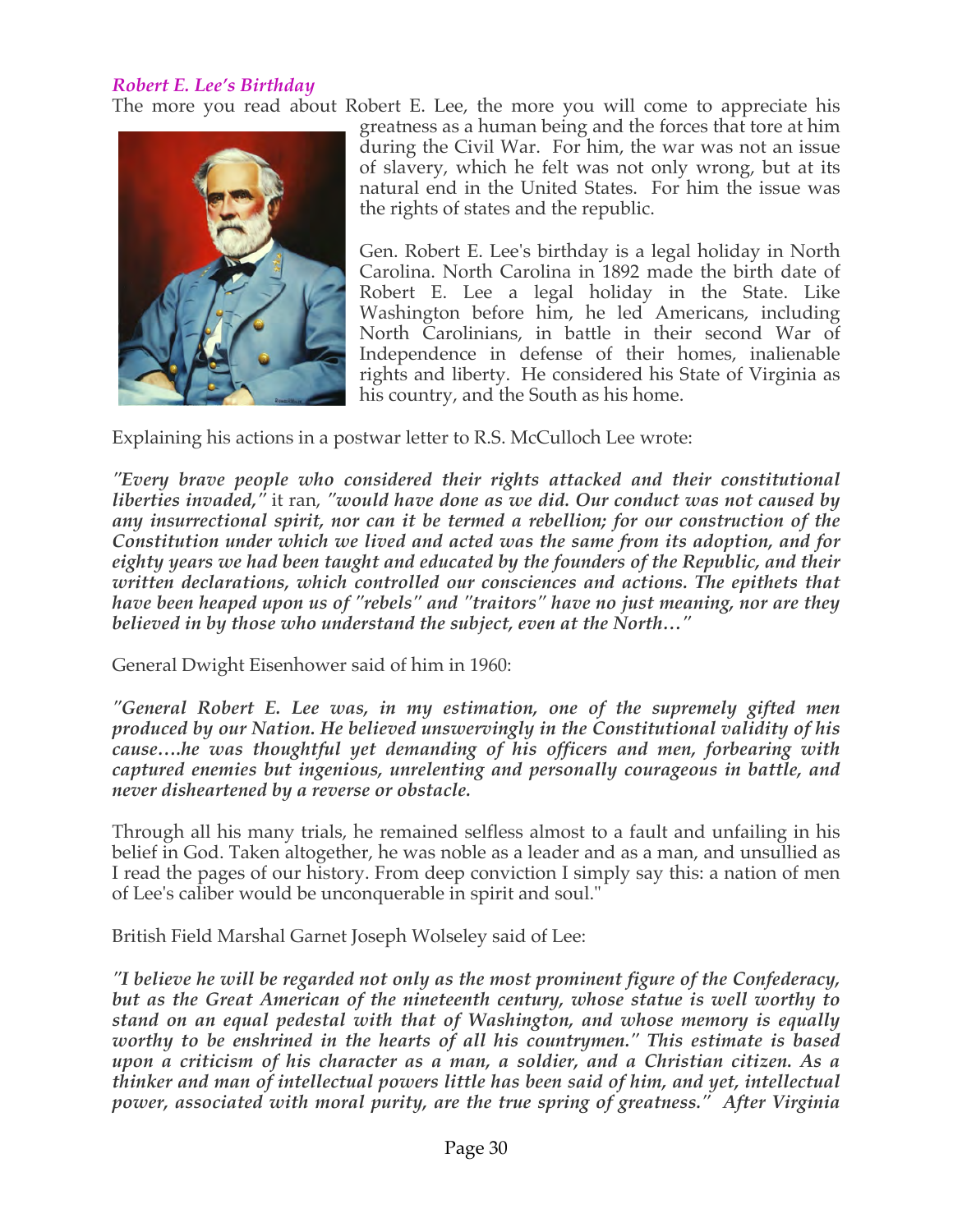### *and other Southern States had made Lee's birthday a legal holiday:*

"The anniversary of the birth of Robert Edward Lee was again observed throughout Virginia on January 19th, 1892. In many of the cities and towns there were military parades, and the banks and public offices in all were closed. The Confederate Veterans Corps of the city of New York, and the Confederate Army and Navy Association of Baltimore, Maryland, each commemorated the occasion by a banquet with reverential exercises. The day is now by statute, a legal holiday in the States of North Carolina and Georgia as well as Virginia, and the day was observed in Raleigh and Atlanta, and doubtless in other Southern cities…

Business in the Richmond city offices was at a standstill yesterday and matters at the Capitol yesterday were dull. Many wholesale houses closed their establishments at noon and the freight depots of the railroads were also closed after that hour. The scholars of the public schools had half-holiday, and the banks were closed throughout the day. Although the intensely discomforting weather materially interfered with the proposed open air demonstration, it could not dampen the ardent regard in which the memory of the glorious leader is held.

### In Richmond, Mayor Ellyson spoke:

*"Ladies, Comrades, and Fellow-Citizens: We have met today under the auspices of Lee and Pickett Camps to do honor to the memory of one of Virginia's noble sons. Robert E. Lee is forever enshrined in the hearts of his countrymen, and as we contemplate his virtues and heroism we are made better and purer men, and I trust the time will never come when Virginians shall fail on this, his natal day, to recount the valor and patriotism of their greatest chieftain, whose noblest aspiration in life found its completest realization in the doing of his duty to his God, and his fellow man.*

There is no danger, comrades, that the men who wore the grey will ever prove recreant to the principles that actuated them in time of war, but there is danger that our children may, and so we wish on these recurring anniversaries to tell of the chivalrous deeds of such leaders as Lee, Jackson, Stuart and Pickett, and to teach coming generations that the soldiers of the Southern Confederacy were not rebels, but were Americans who loved liberty as something dearer than life itself."

#### *Epistleers*

We post the list of Epistle Readers in the Sunday Report each week so you can either plan your attendance or your pre-reading as the spirit so moves you.

#### **Date Reader**

| 26 January 2014<br>2 February 2014 | Dru Arnold - Third Sunday after Epiphany<br>Dru Arnold – The Presentation of Christ in the Temple,<br>commonly called The Purification of Saint Mary the<br>Virgin - Superseding the Fourth Sunday after Epiphany |
|------------------------------------|-------------------------------------------------------------------------------------------------------------------------------------------------------------------------------------------------------------------|
| 9 February 2014                    | Dru Arnold - Fifth Sunday after Epiphany                                                                                                                                                                          |
| 16 February 2014                   | Dru Arnold - Septuagesima                                                                                                                                                                                         |
| 23 February 2014                   | Dru Arnold - Sexagesima                                                                                                                                                                                           |
| 2 March 2014                       | Dru Arnold - Quinquagesima                                                                                                                                                                                        |
| 5 March 2014                       | Dru Arnold - Ash Wednesday                                                                                                                                                                                        |